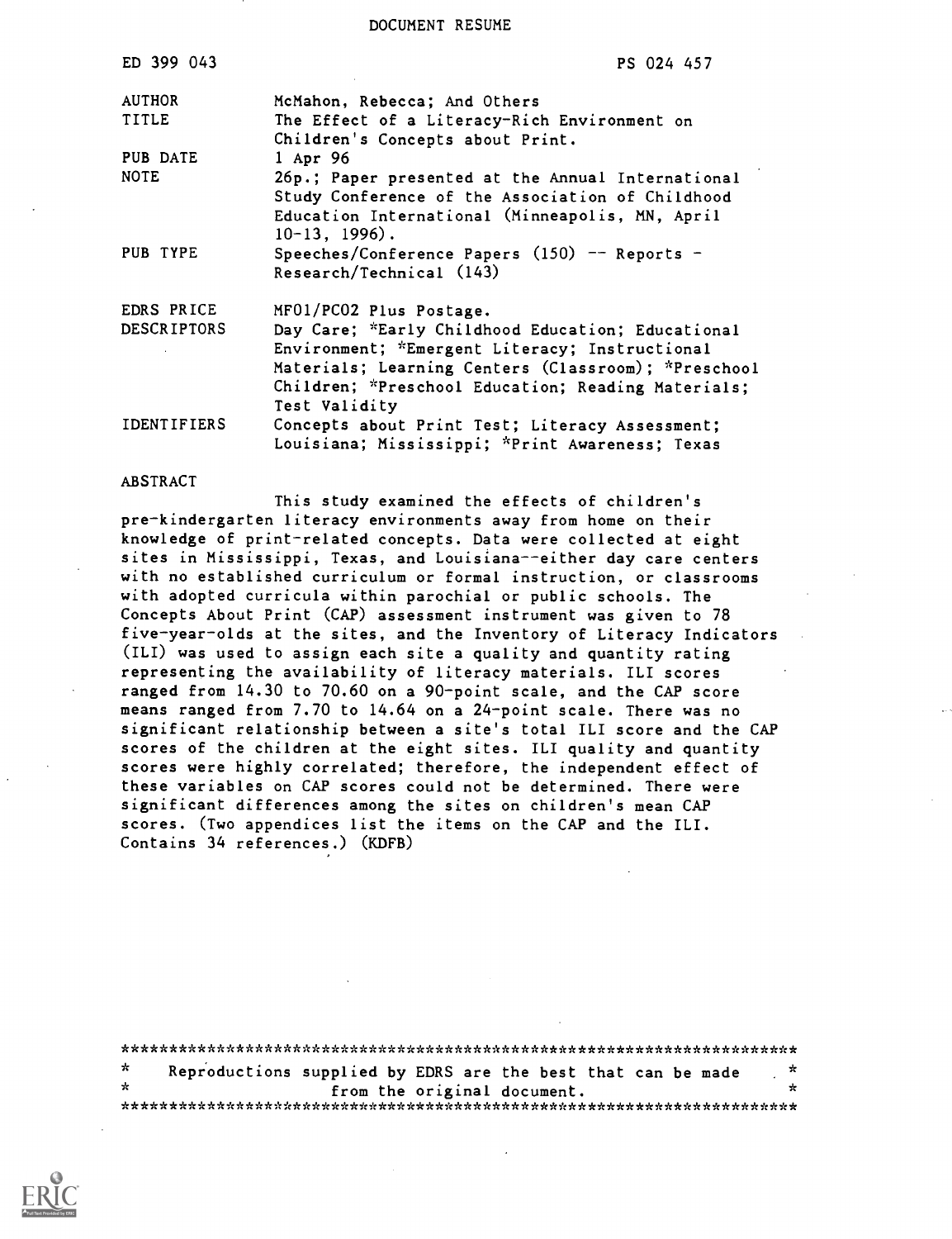<sup>a</sup> U.D. DEPARTMENT OF EDUCATION Office of Educational Research and Improvement EDUCATIONAL RESOURCES INFORMATION CENTER (ERIC)

)4his document has been reproduced as received I rom the person or organization originating it.

0 Minor changes have been made to improve reproduction quality.

o Points of view or opinions stateo in this docu-<br>ment do not necessarily represent official<br>OERI position or policy.

#### Running head: LITERACY RICH ENVIRONMENTS AND CONCEPTS ABOUT PRINT

#### The Effect of a Literacy-Rich Environment

#### on Children's Concepts About Print

Rebecca McMahon Mary E. Howe Harold V. Knight

University of Southern Mississippi

PERMISSION TO REPRODUCE AND DISSEMINATE THIS MATERIAL HAS BEEN GRANTED BY  $PQQQ$ Mahon I

TO THE EDUCATIONAL RESOURCES INFORMATION CENTER (ERIC)

A Paper Presented at the Annual International Study Conference of the

Association of Childhood Education International

Minneapolis, Minnesota

April, 1996

ED 399 043

BEST COPY AVAILABLE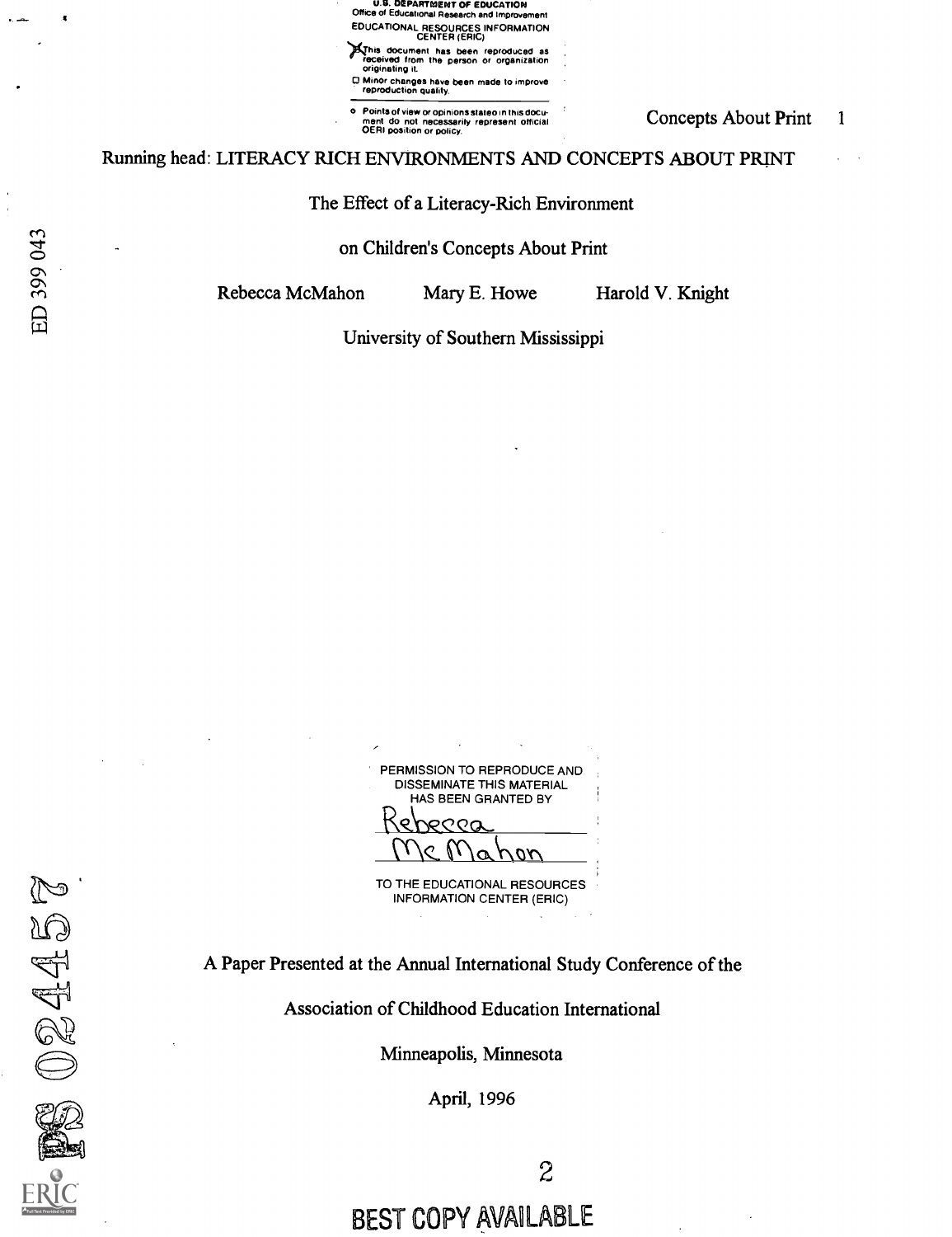#### Abstract

The purpose of this study was to examine the effects of children's pre-kindergarten literacy environment on their knowledge of print related concepts. The Concepts About Print (CAP) assessment instrument was administered to 78 five-year-old children at eight sites in three states. In addition, the Inventory of Literacy Indicators (ILI) was used to assign each site a quality and a quantity rating representing the availability of literacy materials.

A Pearson product moment correlation calculation determined that no significant ( $\Gamma$  (1, 76),  $p = .80$  relationship existed between a site's total ILI score and the CAP scores of the children (n=78) at the eight sites. Results from a one-way analysis of variance revealed a significance (F (7, 70) = 5.12,  $p = .0001$ ). Scheffe's test indicated that significant differences for site means on CAP scores occurred between Site 2 ( $\underline{M}$  = 14.64) and Site 3 ( $\underline{M}$  = 8.5), Site 2 ( $\underline{M}$  = 14.64) and Site 7 ( $M = 7.70$ ), and Site 2 ( $M = 14.64$ ) and Site 8 ( $M = 8.70$ ).

These findings suggest that factors other than the quantity and quality of literacy materials in the child's pre-kindergarten environment away from the home influence his or her knowledge of print related concepts. This is evidenced by the fact that the children at Site 7, who were identified as having similar, prior educational experiences, were the most homogeneous on CAP scores. Therefore, it appears that the variable related to the difference in CAP mean scores is the child's exposure to and interaction with literacy enhancing materials available in the home environment.



 $\mathfrak{Z}$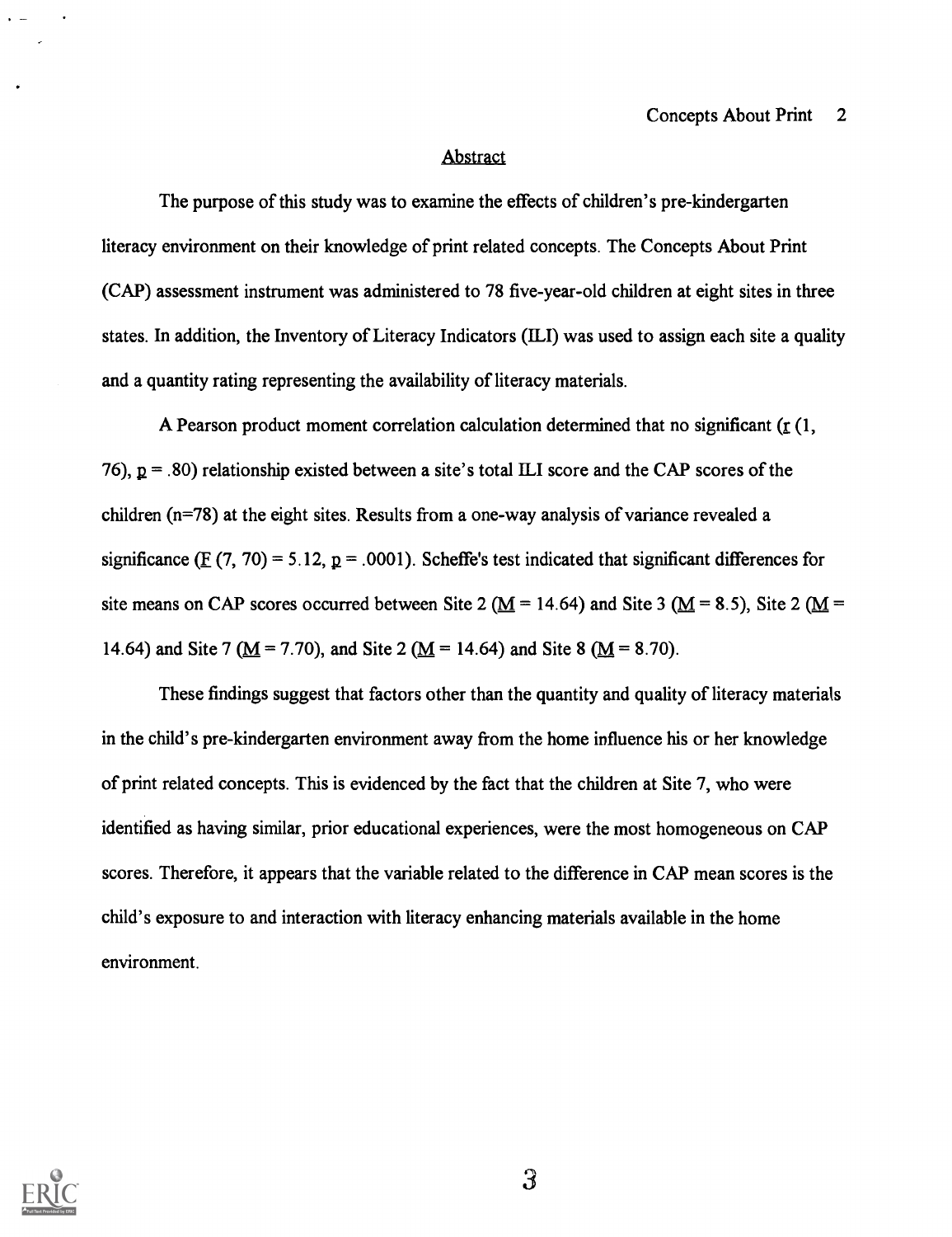#### **Introduction**

From birth, children are witnesses to the existence of print and the relationship between print and people (Hall, 1987). Literacy learning begins in infancy and continues with children acquiring considerable print related knowledge during the preschool years (Hiebert, 1981; Lomax & McGee, 1985; Teale & Sulzby, 1991). Sulzby and Barnhart (1992) argue that reading and writing should be taught by expanding and nurturing this early literacy, enabling young children to develop conventional literacy.

Young children learn about language as they are involved in social interactions that require them to send and receive messages (Isbell, 1989). Isbell urges the immersion of infants, toddlers, preschoolers, and kindergartners in environments filled with numerous opportunities to actively use language, to enjoy books, and to record their ideas in their own way. Both the National Association for the Education of Young Children (Schickedanz, 1983; 1986) and the International Reading Association (IRA, 1986) have published materials that summarize current knowledge about children's language acquisition from birth to age six. These documents suggest that adults create environments where young children can (a) see and hear adults read, write, and converse in their daily lives; (b) read, write, speak, and listen in spontaneous, meaningful situations with adults and other children; and (c) engage in print-related activities during play (Kontos, 1986).

Schuele, Roberts, Fitzgerald and Moore (1993) acknowledge the significance of the home and family environment as a context for literacy learning, while recognizing the increased importance of child care centers and preschools as sources of learning experiences for children. Holdaway (1979) found that the environment created by a natural abundance of literacy materials in the homes of many early readers is also appropriate for child care and school based settings.



 $\overline{A}$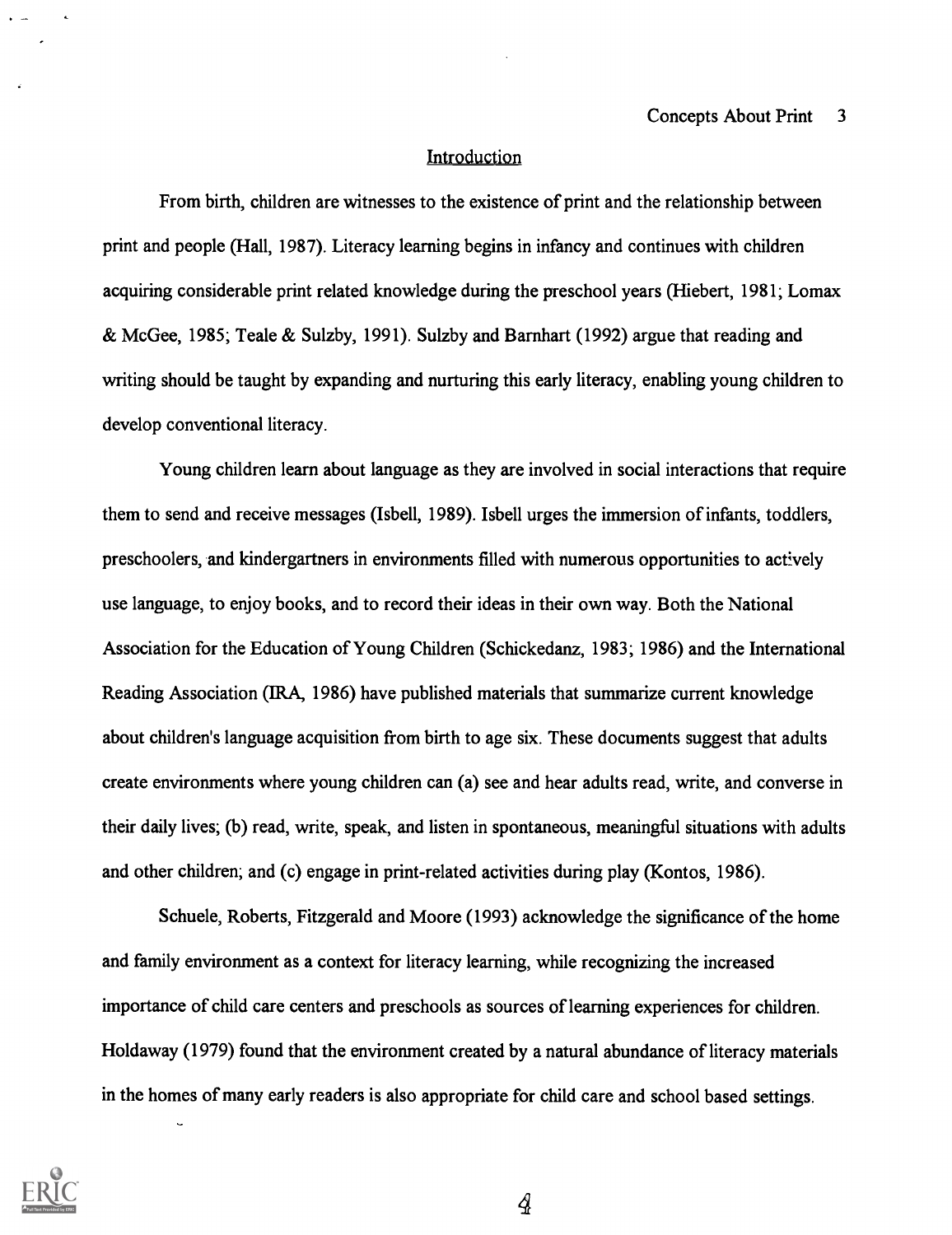According to Hall (1987), evidence that young children pay attention to the literacy-based elements in their environments is extremely clear and consistent. Early childhood settings should provide a supportive environment for learning where children can build a positive attitude toward themselves, language, and literacy. The physical arrangement and materials provided at the site where children spend time away from home play an important role in setting the stage for learning language (Tompkins & Hoskisson, 1991). This environment should allow young children to actively participate in meaningful, functional encounters with language including opportunities for listening, speaking, reading, and writing (IRA, 1986). Providing special areas and materials for enhancing language nurtures literacy development as an integral part of the curriculum. Through careful preparation of materials and settings, literacy is fostered in an environment that encourages voluntary, functional uses of reading and writing (Morrow, 1989; Strickland & Morrow, 1989).

Sulzby and Barnhart (1992) describe a literacy-rich environment in the following way: Materials are at children's reach and there is sufficient time during the day for children to interact with those materials. Reading and writing become less visible as separate activities and become more deeply embedded in other aspects of classroom life. (p. 125) A literacy-rich environment has features that promote and encourage children to interact with language by providing opportunities and materials for listening, speaking, reading, and writing (Heilman, Blair, & Rupley, 1994).

The purpose of this study was to examine the effects of children's pre-kindergarten environment away from home on their knowledge of concepts related to print. Specifically, the research question addressed in this study was: Does the quantity and quality of literacy materials



 $\overline{5}$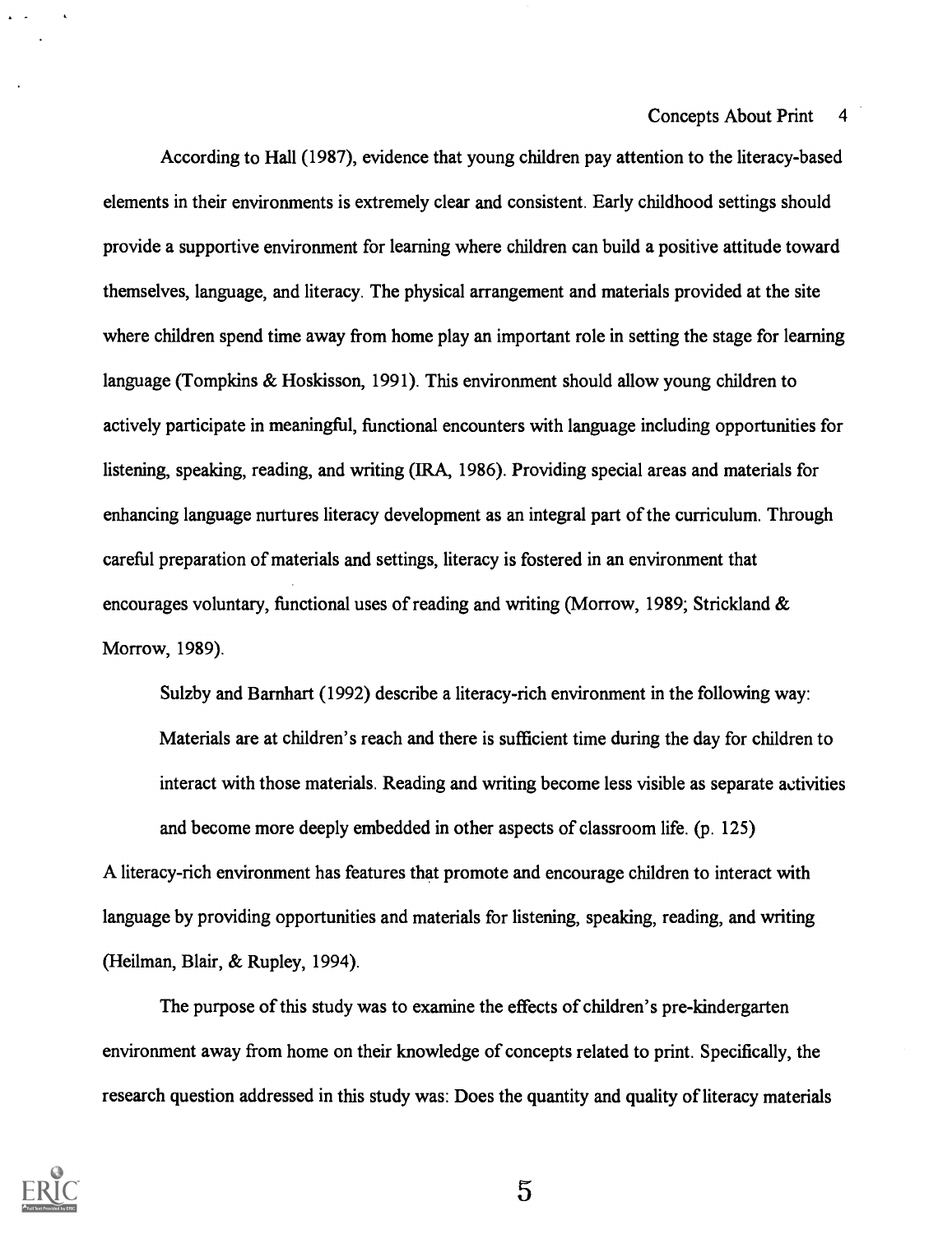#### Concepts About Print 5

present in a child's pre-kindergarten environment away from home predict his or her score on the Concepts About Print assessment?

#### Methodology

### **Subjects**

The subjects in this study consisted of 78 five-year-old children from eight early childhood sites located in three states. The distribution of subjects among sites is presented in Table 1. Females (36) accounted for 46.1% of the subjects while males (42) accounted for 53.9%. Sixtynine (88.5%) subjects were Caucasian, and six (7.7%) subjects were African American. The remaining three subjects represented three different ethnic groups.

Five of the sites were day care centers servicing children from infancy through age five with limited after school care for older children. Site 1, Site 2, Site 3, and Site 4 were located in the same southern Mississippi town while Site 8 was located in a town of similar population in west Texas. There was no established curriculum or formal instruction at these five locations, and teaching positions were held by non-degree personnel. One of these centers was a national franchise while the other four were local, independently owned businesses.

Site 5 and 6 were two separate classrooms for four-year-old children within a parochial school in a Mississippi coastal town. The school served children from four-years-old to sixth grade. Instruction emanated from an adopted curriculum, and both teachers held a bachelor's degree in elementary education.

Site 7 was a classroom for four-year-old children, who had been identified as both lowincome and at risk of academic failure, within a public elementary school a southern Lousiana town. The school served children from four-years-old to fifth grade. Instruction emanated from an

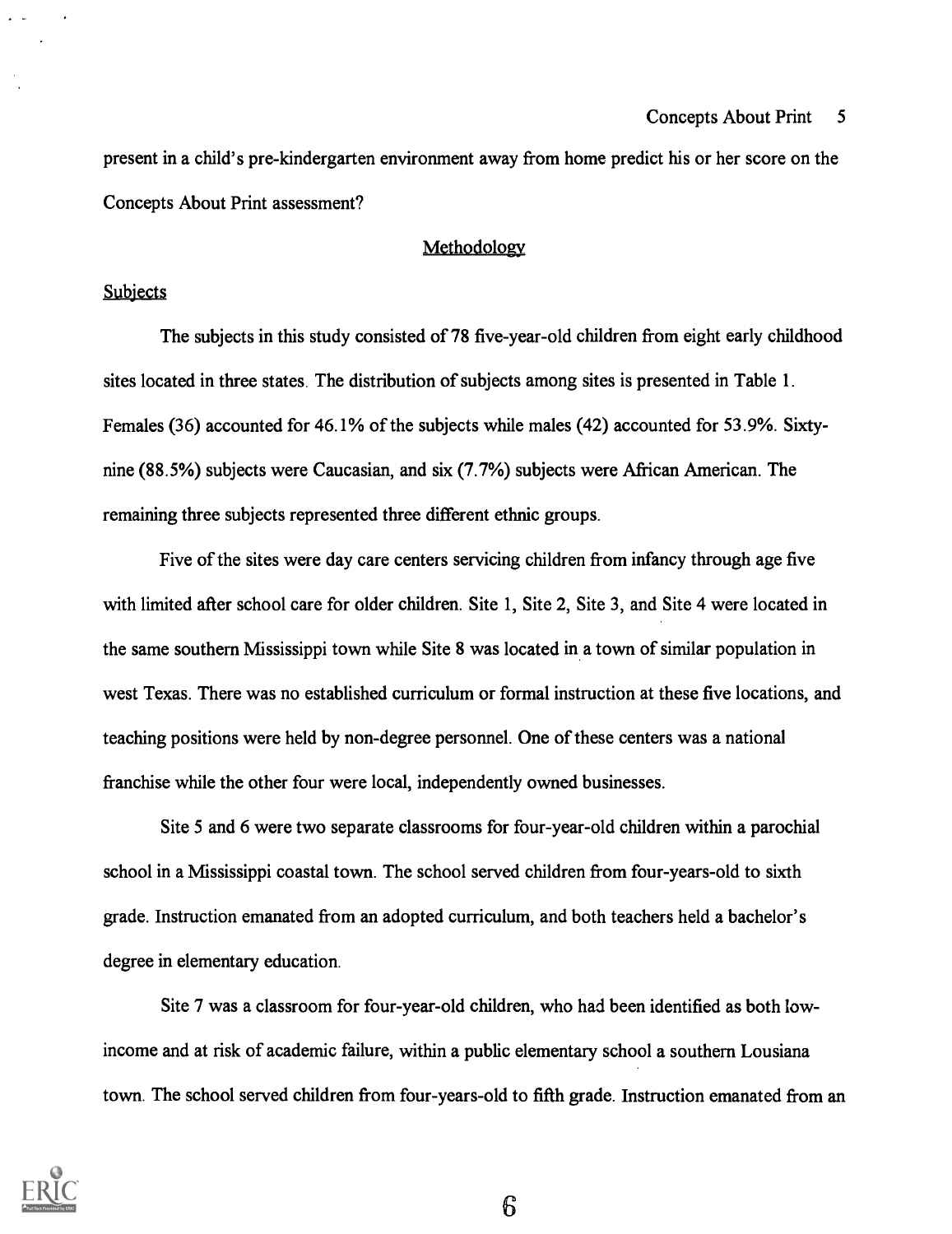#### Concepts About Print 6

adopted curriculum, as well as state and federal guidelines. The teacher held a master's degree in early childhood.

#### Instrumentation

Data collection involved the use of two separate instruments. The Concepts About Print assessment instrument (Clay, 1977) was used to determine children's knowledge of print related concepts. The Inventory of Literacy Indicators was used to assess both the quality and quantity of literacy materials available at each site.

#### Concepts About Print (CAP)

In 1977, Marie Clay developed and individually administered the Concepts About Print (CAP) assessment instrument to five and six-year-old children in New Zealand. She devised the CAP to serve the following purposes: (a) to indicate students' individual differences, (b) to assess students' preparedness for a particular instructional program, (c) to aid in planning future instruction, and (d) to record students' progress during the first year of instruction (Clay, 1985). The CAP consists of 24 items and takes approximately ten minutes to administer. Subjects are awarded one point for each correct response while an incorrect response results in no points being awarded; therefore, possible scores on the CAP range from zero to twenty-four.

The Concepts About Print assessment was designed using a storybook format (Clay, 1989). The actual instrument consists of two booklets (Sand and Stones) that contain a short story told with narrative text on one page and a corresponding picture on the opposite page. Due to the proximity of most sites to the coast, Sand was chosen based on the assumption that the subjects would be familiar with a beach theme.

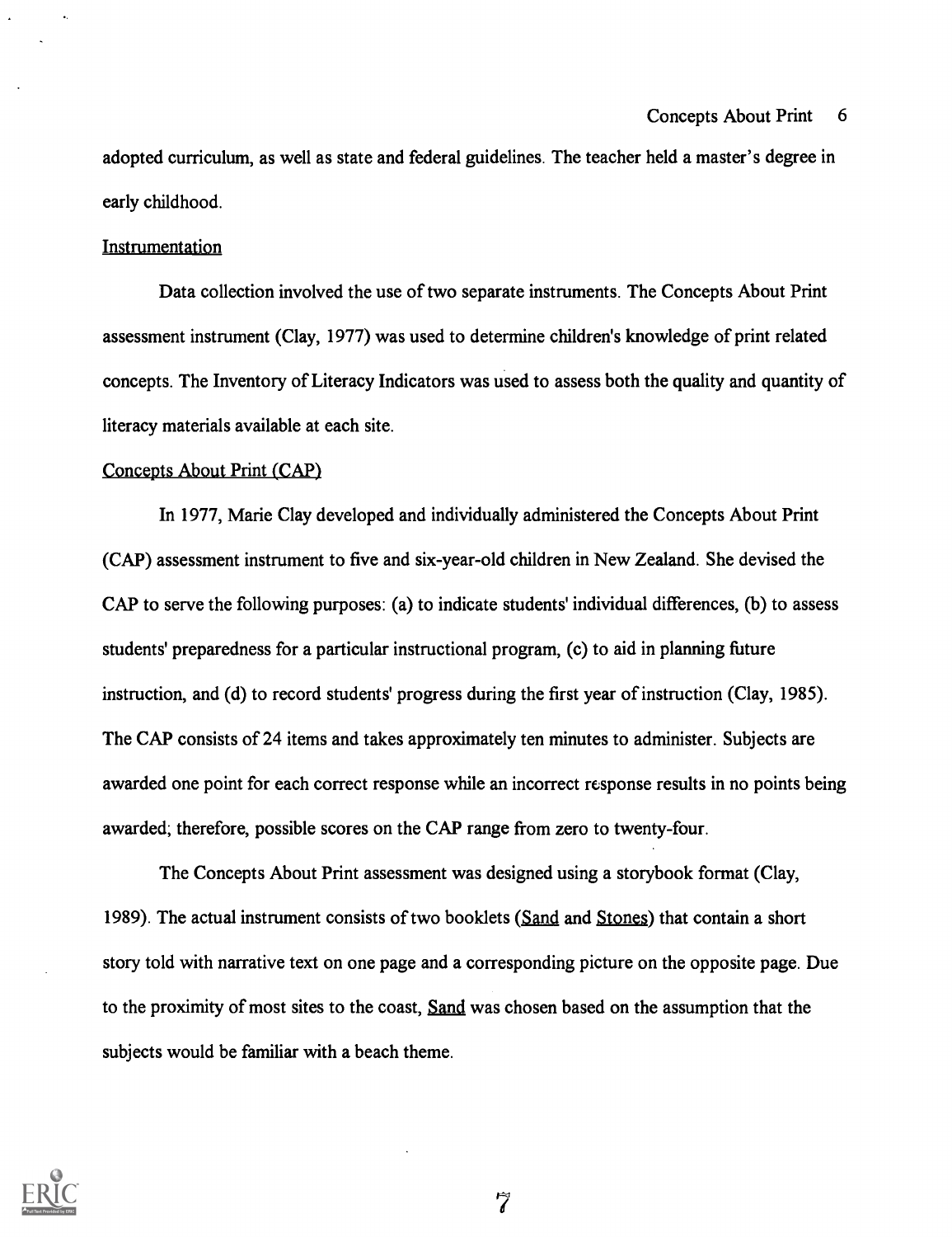ERIC

Concepts About Print 7

 $\ddot{\cdot}$ 

 $\ddot{\phantom{0}}$ 

 $\ddot{\phantom{1}}$ 

# Table<sub>1</sub>

|                      |                            |                          | Mississippi       |           |                    |                 | Lousiana                 | Texas           | <b>Total</b>   |
|----------------------|----------------------------|--------------------------|-------------------|-----------|--------------------|-----------------|--------------------------|-----------------|----------------|
|                      | $\overline{\text{Site}}$ 1 | Site 2                   | Site 3            | Site 4    | Site 5             | Site 6          | Site 7                   | Site 8          |                |
| Gender               |                            |                          |                   |           |                    |                 |                          |                 |                |
| <b>Males</b>         | 4                          | 4                        | $\bullet$         |           | 7                  | 5               | S                        | S               | 36             |
| Females              | $\overline{ }$             | L                        | $\mathbf{\Omega}$ | 4         | $\bullet$          | S               | 5                        | n               | $\frac{42}{5}$ |
|                      |                            |                          |                   |           |                    |                 |                          |                 |                |
| Total                | $\Box$                     | $\mathbf{1}$             | $\infty$          | $\bullet$ | 13                 | $\overline{10}$ | $\overline{10}$          | $\overline{10}$ | 78             |
| Race                 |                            |                          |                   |           |                    |                 |                          |                 |                |
| Caucasians           | $\overline{\phantom{0}}$   | $\mathbf{I}$             | $\overline{ }$    | 5         | S                  |                 | $\overline{\phantom{0}}$ | $\overline{10}$ | 69             |
| Americans<br>African |                            | $\circ$                  |                   | $\circ$   | 2                  | 2               | $\circ$                  | $\circ$         | $\circ$        |
| Other                | $\circ$                    | $\circ$                  | $\circ$           | $\circ$   | $\mathbf{\hat{z}}$ | $\circ$         | $\circ$                  | $\circ$         | 3              |
|                      |                            |                          |                   |           |                    |                 |                          |                 |                |
| <b>Total</b>         | $\overline{\phantom{0}}$   | $\overline{\phantom{0}}$ | $\infty$          | $\bullet$ | $\overline{10}$    | 13              | $\overline{\phantom{0}}$ | $\overline{10}$ | 78             |
|                      |                            |                          |                   |           |                    |                 |                          |                 |                |
| Ĉ                    |                            |                          |                   |           |                    |                 |                          | $\mathcal{O}$   |                |

 $\frac{1}{2} \sum_{i=1}^{n} \frac{1}{2} \sum_{j=1}^{n} \frac{1}{2} \sum_{j=1}^{n} \frac{1}{2} \sum_{j=1}^{n} \frac{1}{2} \sum_{j=1}^{n} \frac{1}{2} \sum_{j=1}^{n} \frac{1}{2} \sum_{j=1}^{n} \frac{1}{2} \sum_{j=1}^{n} \frac{1}{2} \sum_{j=1}^{n} \frac{1}{2} \sum_{j=1}^{n} \frac{1}{2} \sum_{j=1}^{n} \frac{1}{2} \sum_{j=1}^{n} \frac{1}{2} \sum_{j=1}^{n$ 

 $\overline{\phantom{a}}$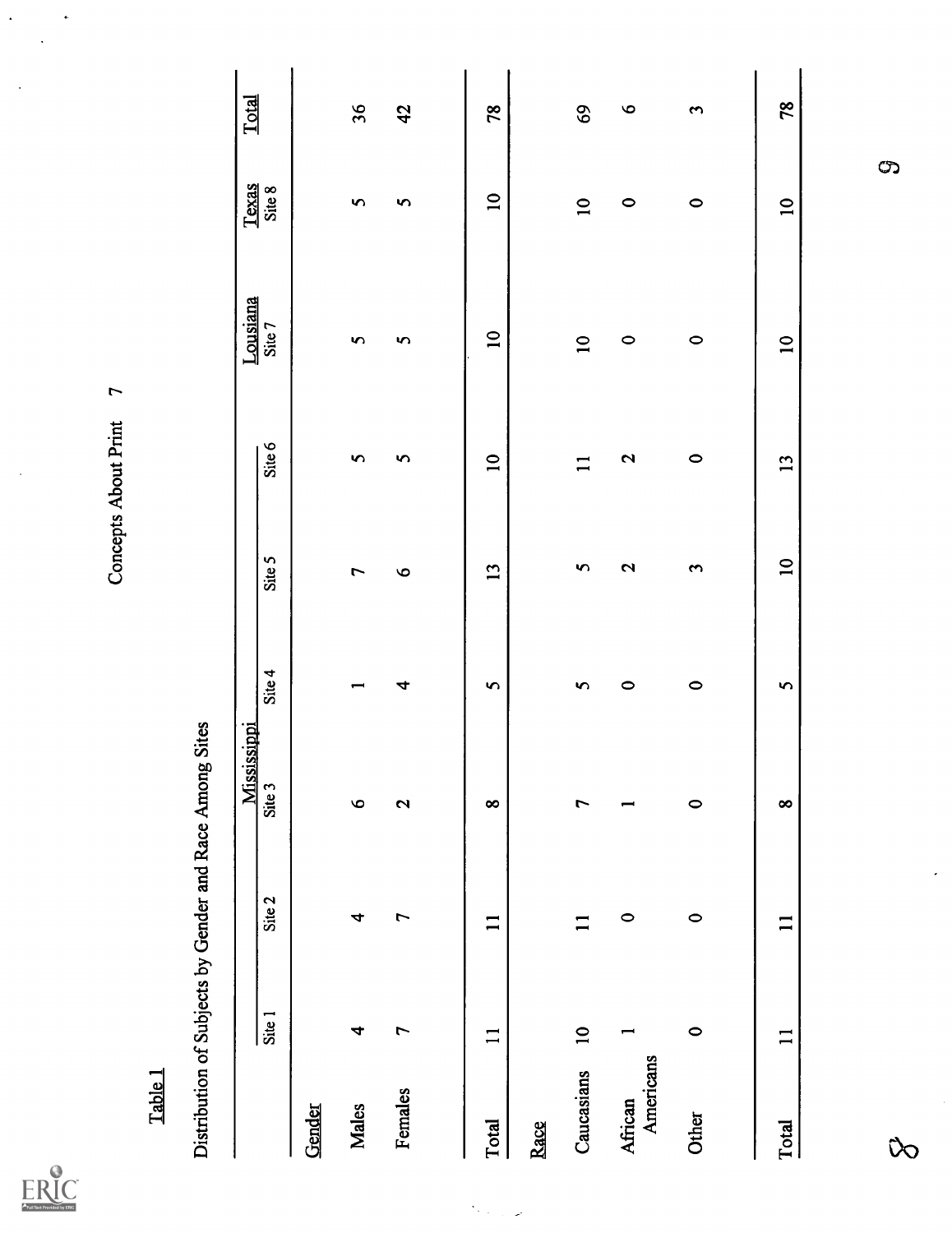As the story is read to the child, he or she is requested to assist the reader by performing various tasks. Some of the concepts examined by the CAP include the child's ability to: (a) identify the front of the book; (b) recognize that print, not pictures, tells the story; (c) distinguish between a letter and a word; (d) match pairs of upper and lowercase letters; and (e) name types of punctuation marks and explain their uses. A copy of the CAP scoring standards is appended (Appendix A).

#### Inventory of Literacy Indicators (ILI)

A careful review of the literature resulted in nine areas being identified as essential for promoting literacy in an early childhood classrooms (McMahon & Howe, 1993): (a) library center; (b) listening center; (c) books and other reading materials; (d) writing center; (e) signs, labels, and directions; (f) materials for recording language; (g) written information about the current day; (h) student work displays; and (i) center area integration. The Inventory of Literacy Indicators (ILI) was developed to provide a quality rating and a quantity rating for the literacy materials in each of these nine areas (Appendix B).

Content validity of the ILI was determined by a panel of three experts knowledgeable in the fields of reading and early childhood education. Each expert on the panel indicated the extent to which each of the nine areas identified as essential for promoting literacy in an early childhood classroom was accurate and complete. Any item that received a content validity rating of less than 80% was revised or eliminated.

Face validity for the ILI was determined by a group of eight graduate students enrolled in an early childhood course. These students made comments and suggestions concerning the overall understandablitity of the ILI. The format, instructions, and vocabulary were evaluated.

Adjustments were made based on the results of this critique.

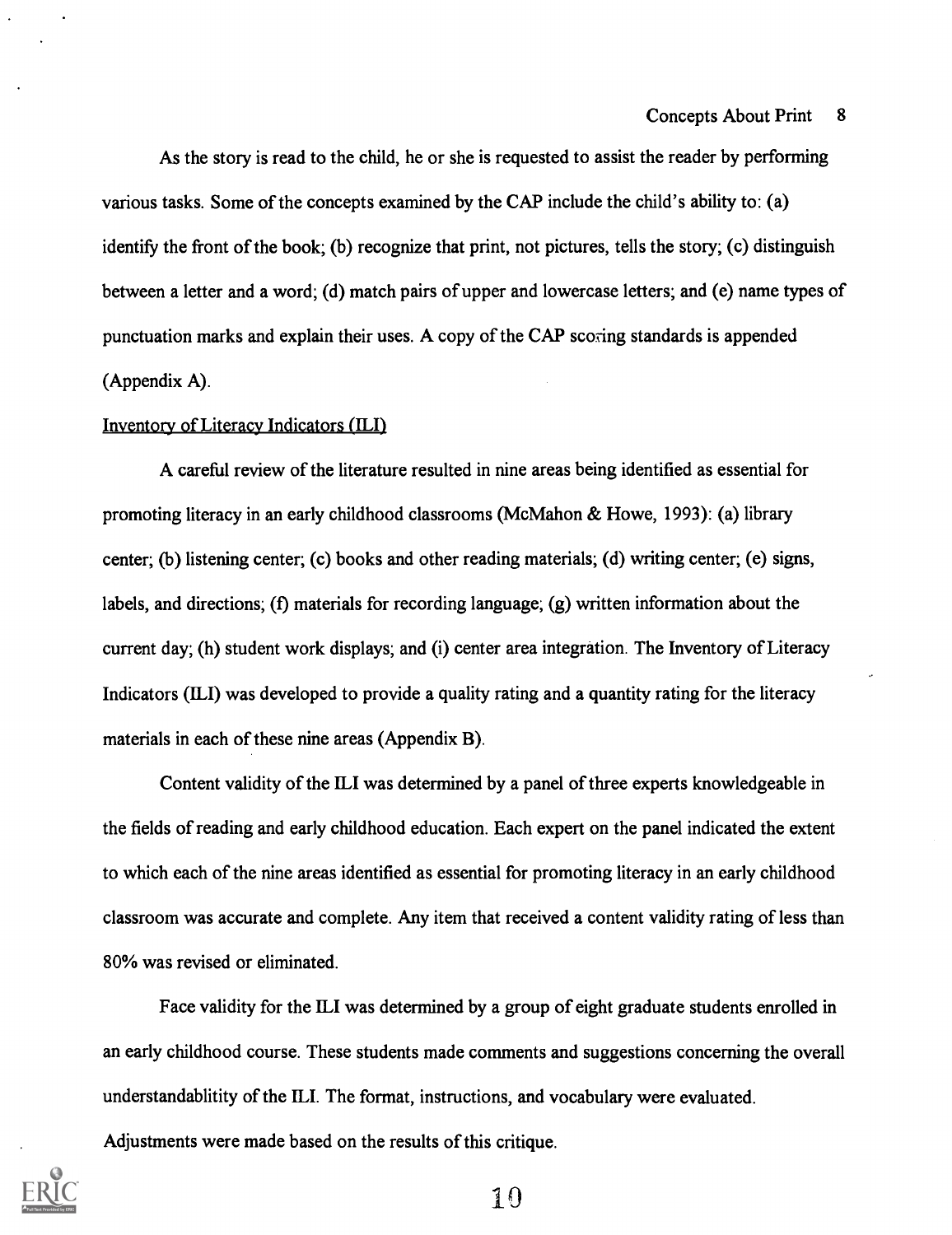#### Concepts About Print 9

Scoring of the ILI was based on a six-point rating scale. The quality rating scale ranged from not present (0) to excellent (5), and the quantity rating scale ranged from none apparent (0) to abundant (5). Scores for the nine areas were determined by averaging the individual ratings of each desired feature. An overall rating was determined by adding the nine area averages. The highest possible score on the ILI for each type of rating (quality and quantity) was 45 for a possible total of 90.

A pilot test using the ILI was conducted for the purpose of evaluating and strengthening the instrument. The researchers used the ILI to independently evaluate two different early childhood classrooms located in a university based child care center. Interrater agreement in this study was 98%.

#### Procedure

Directors or principals of sites providing service to five-year-old children prior to their entrance into kindergarten were contacted by phone. Each individual who indicated an interest in participating received a letter explaining the purpose of the study along with a set of parental consent forms and instructions for their distribution. One week after delivering these materials, completed consent forms were collected by the researchers.

Each child having parental consent was individually assessed using the CAP assessment instrument. The assessments at each site were completed by one of two researchers who made several visits over a two week period. During each visit, the literacy environment was closely observed. At the conclusion of the assessment period, the quantity and quality of literacy materials at each site was evaluated using the ILI.

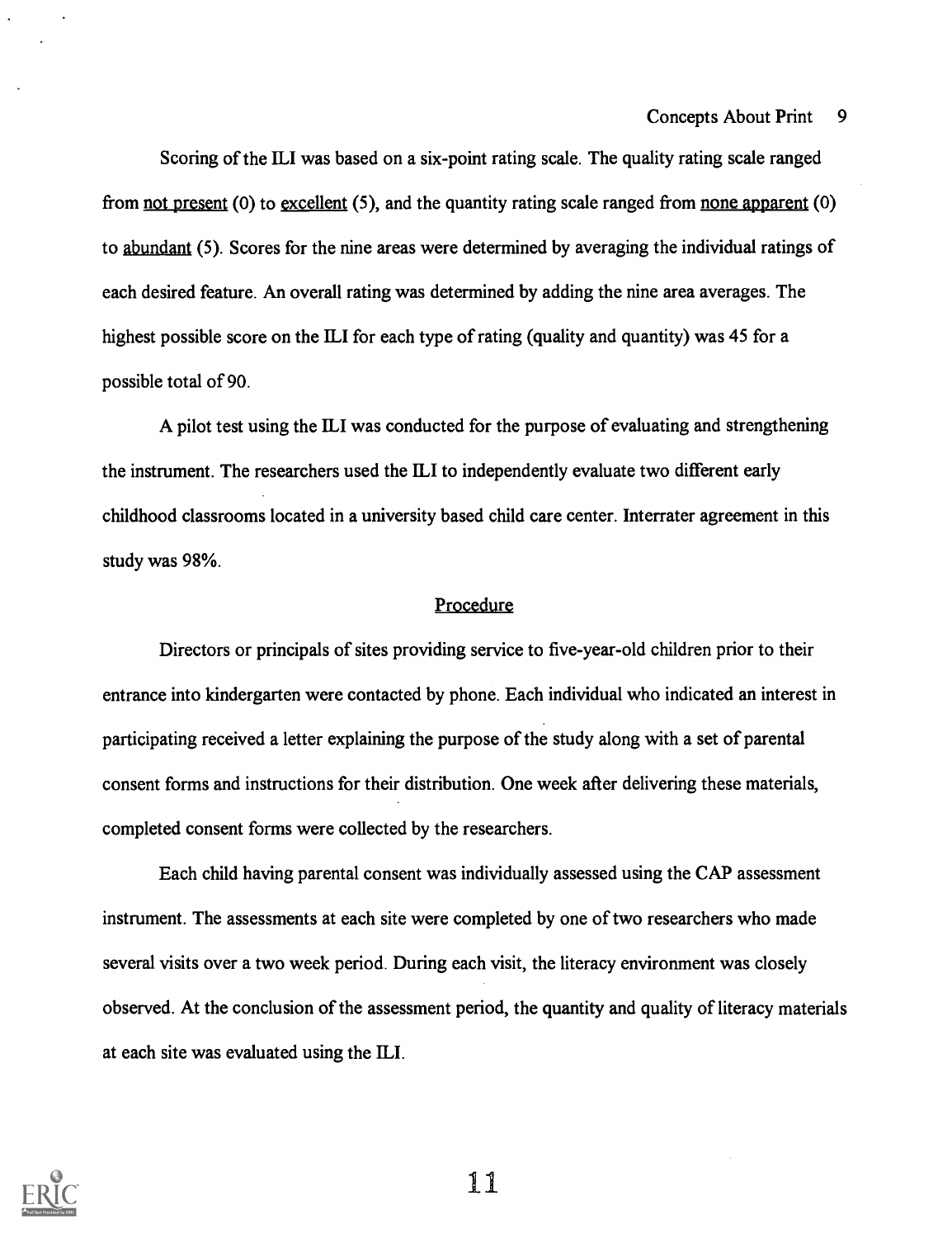#### **Results**

Descriptive data obtained for each of the eight sites on CAP score and ILI ratings is provided in Table 2. The CAP scores obtained from subjects at Site 2 yielded the highest mean  $(M = 14.64)$  while scores from Site 7 produced the lowest  $(M = 7.70)$ . The largest amount of variance (SD = 5.93) occurred in scores from Site 4, and the least amount of variance (SD = 1.95) occurred in scores from Site 7.

Total ILI scores ranged from 14.30 (Site 8) to 70.60 (Site 7) on a 90-point scale. The ratings on the quality and quantity sections of the ILI are quite similar across each of the eight sites. Site 7 received the highest quality (36.60) and quantity (34.00) rating while Site 8 received the lowest quality (7.38) and quantity (6.92) rating.

The semi-partial multiple regression technique was used to test the independent effect of the quality and quantity of available literacy materials on the criterion variable of CAP scores. No significant ( $\mathbf{F}(1, 76) = .10, \mathbf{p} = .76$ ) independent relationship was found for quantity ratings, due to their high correlation with the quality ratings. The quality rating was not entered into the analysis, as the tolerance values were reached. These results suggest that the quality and quantity ratings were correlated to such a high degree that it prevents an independent relationship.

As a result of this high correlation between the quality and quantity ratings, a Pearson product moment correlation was calculated to determine the relationship between total ILI scores (quality rating  $+$  quantity rating) and the criterion variable of CAP scores. No significant relationship ( $\mathbf{r}^2$  (1, 76),  $\mathbf{p} = .80$ ) was found between a site's total ILI score and the CAP scores of the children at the site.

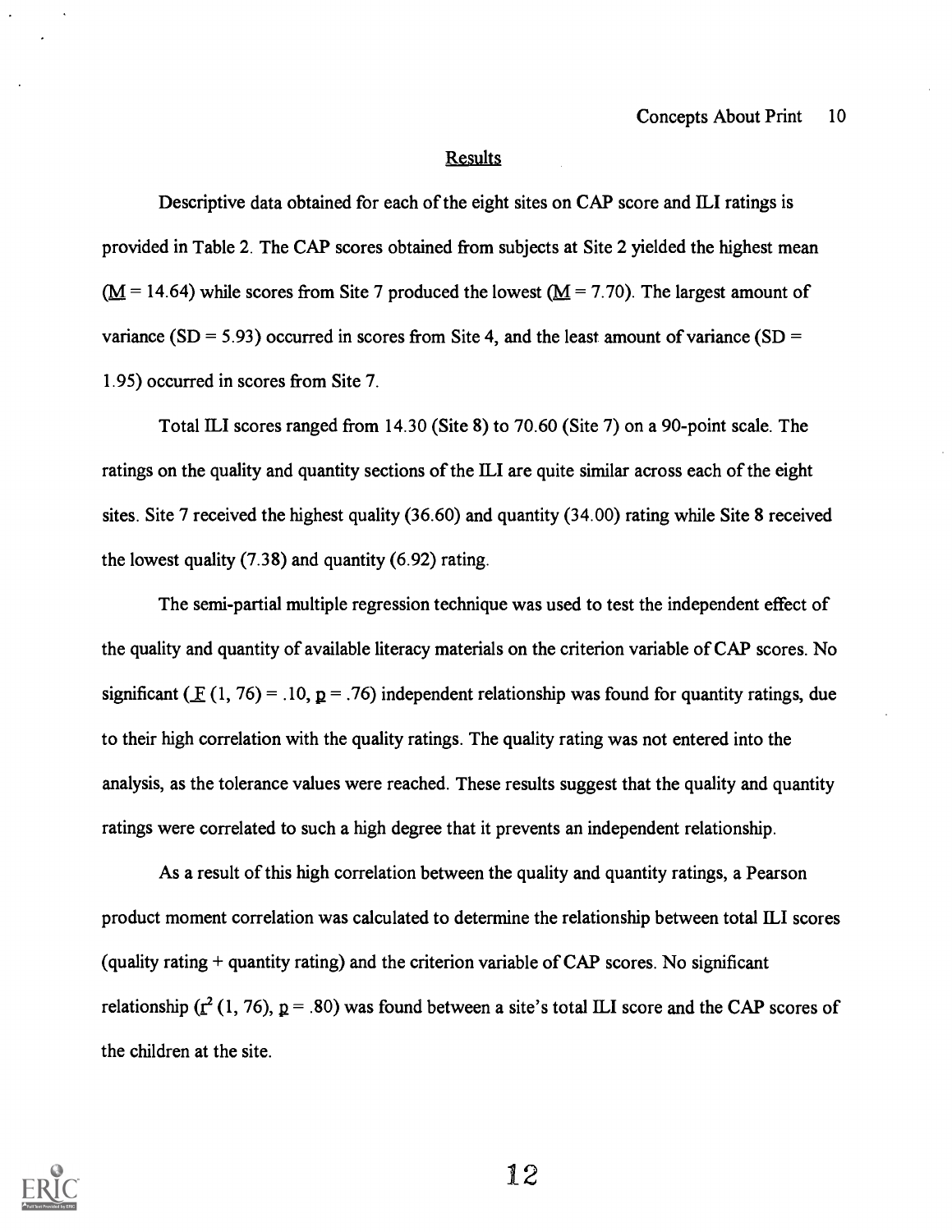Total ILI scores were used to classify each site into groups according to the degree to which the environment was literacy-rich, i.e., low literacy environment group and high literacy environment group. The six sites with a score of 45 or less were placed in the low literacy environment group, and the two sites with a score greater than 45 were placed in the high group. The mean ( $M = 11.07$ ) for CAP scores obtained from subjects in the high literacy environment was almost identical to the mean score ( $\underline{M} = 11.33$ ) obtained from subjects in low literacy environment. These means suggest that there is no significant difference between CAP scores of children in high literacy pre-kindergarten environments away from home and children in low literacy pre-kindergarten environment away from home.

### Table 2

|            |                 | <b>Concepts About Print</b> |           |             | Inventory of Literacy Indicators |       |
|------------|-----------------|-----------------------------|-----------|-------------|----------------------------------|-------|
|            | Number          |                             | Standard  | Environment | Resource                         | Total |
|            | of Cases        | Mean                        | Deviation | Rating      | Rating                           | Score |
|            |                 |                             |           |             |                                  |       |
| Site 1     | 11              | 11.27                       | 3.41      | 10.00       | 9.90                             | 20.00 |
| Site 2     | 11              | 14.64                       | 3.33      | 35.63       | 33.00                            | 68.63 |
| Site 3     | 8               | 8.50                        | 3.46      | 10.87       | 8.11                             | 18.98 |
| Site 4     | 5               | 11.80                       | 5.93      | 14.70       | 15.00                            | 29.70 |
| Site 5     | 10 <sub>1</sub> | 12.60                       | 2.46      | 9.32        | 8.21                             | 17.53 |
| Site 6     | 13              | 12.85                       | 3.78      | 8.10        | 8.20                             | 16.30 |
| Site 7     | 10              | 7.70                        | 1.95      | 36.60       | 34.00                            | 70.60 |
| Site $8$ , | 10              | 8.70                        | 3.77      | 7.38        | 6.92                             | 14.30 |
| Total      | 78              | 11.14                       | 4.06      |             |                                  |       |

Descriptive Data Representative of Centers

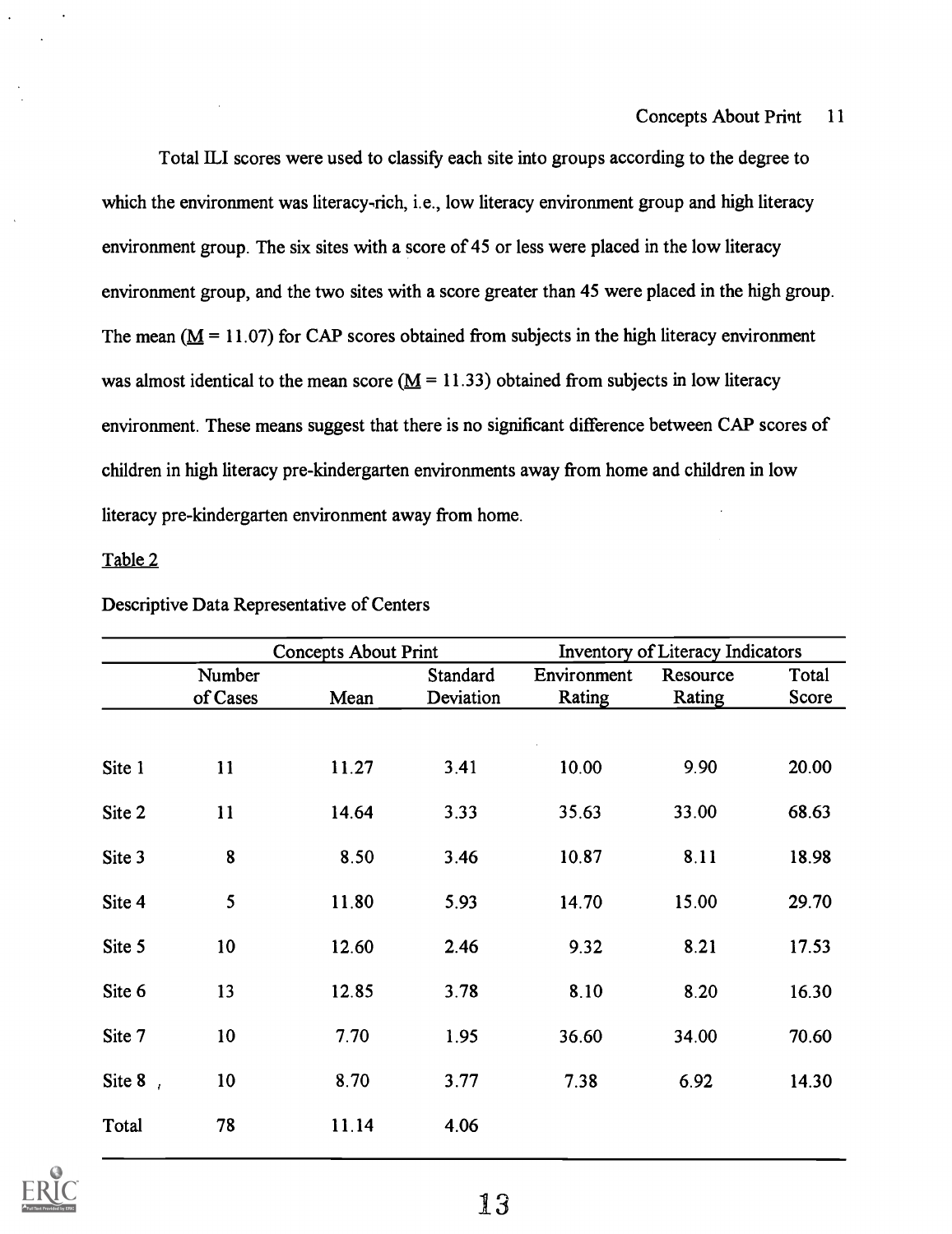A one-way analysis of variance (Table 3) was conducted to determine any differences between sites' means on the criterion variable of CAP scores. A significance ( $E(7, 70) = 5.12, p =$ .0001) was obtained. Table 4 presents the results of post hoc comparisons. Scheffe's test indicated that a significant difference for mean CAP scores was found between the CAP scores for Site 2 and each of the three sites (Site 3, Site 7, and Site 8).

## Table 3

| Results of a One-way ANOVA Between Sites on Concepts About Print Scores |  |
|-------------------------------------------------------------------------|--|
|-------------------------------------------------------------------------|--|

|                      |    | <b>ANOVA Table</b> |         |        |
|----------------------|----|--------------------|---------|--------|
|                      |    | Sum of             | Mean    | F      |
| F<br>Source<br>Prob. | df | Squares            | Squares | Ratio  |
| Between Groups       | 7  | 429.6291           | 61.3756 | 5.1157 |
| .0001                |    |                    |         |        |
| Within Groups        | 70 | 839.8196           | 11.9974 |        |
| Total                | 77 | 1269.4487          |         |        |

## Table 4

|  | Results of Post Hoc Comparison (Scheffe's) Between Sites on Concepts About Print Scores |
|--|-----------------------------------------------------------------------------------------|
|--|-----------------------------------------------------------------------------------------|

|       |         |           | GGG   |
|-------|---------|-----------|-------|
|       |         |           | r r r |
|       |         |           | ррр   |
|       |         |           | 7 3 8 |
|       |         | Standard  |       |
| Group | Mean    | Deviation |       |
| Grp 1 | 11.2727 | 3.4085    |       |
|       |         |           |       |
| Grp 2 | 14.6364 | 3.3248    | * * * |
| Grp 3 | 8.5000  | 3.4641    |       |
| Grp 4 | 11.8000 | 5.9330    |       |
| Grp 5 | 12.6000 | 2.4585    |       |
| Grp 6 | 12.8462 | 3.7826    |       |
| Grp 7 | 7.7000  | 1.9465    |       |
| Grp 8 | 8.7000  | 1.1930    |       |

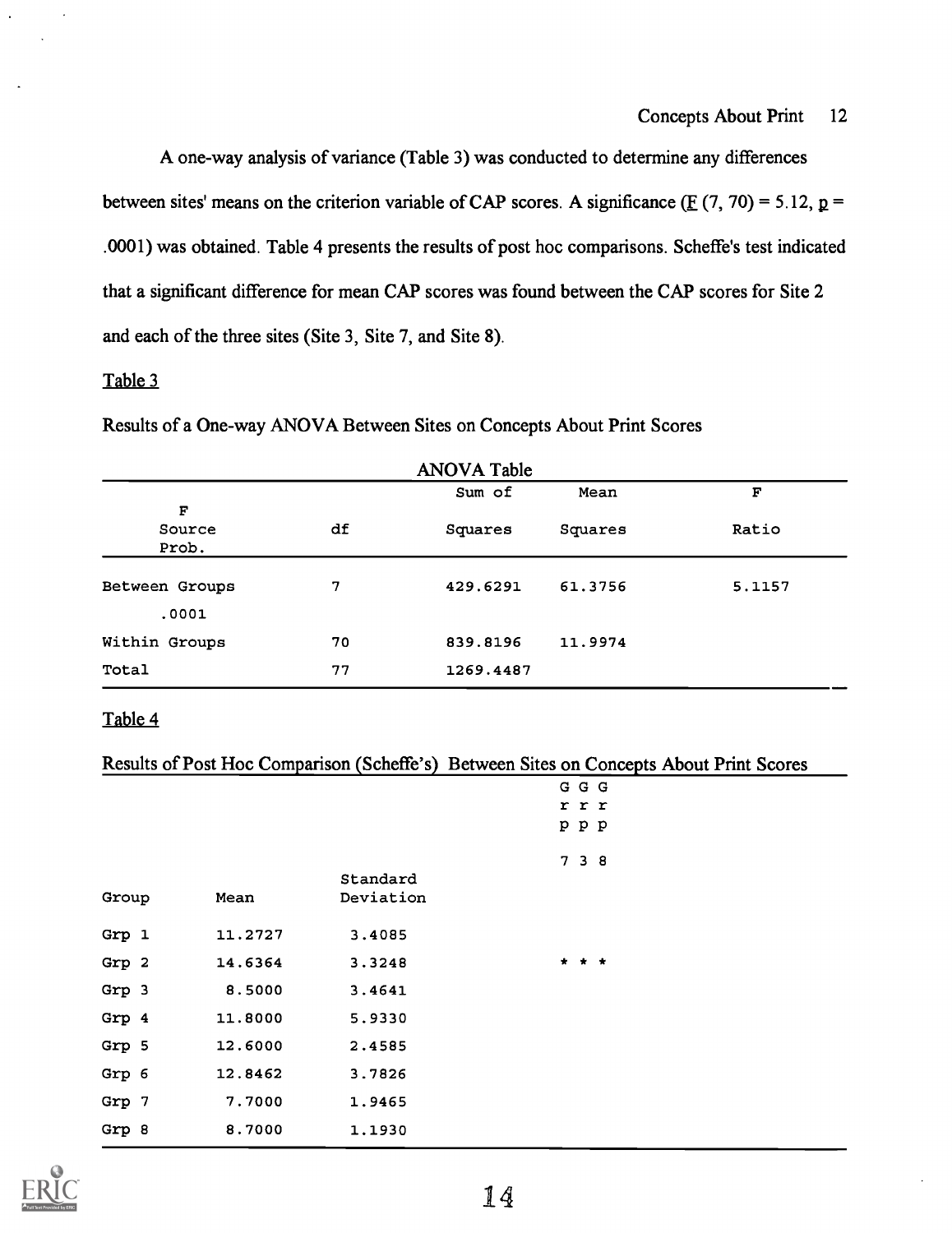#### **Discussion**

Lack of significance between a site's total ILI score and the CAP scores of the children at the site suggest that either a five-year-old child's knowledge of print related concepts is not significantly influenced by the quality and quantity of literacy materials available in his or her prekindergarten environment away from home or is not measurable. This lack of significance may be attributed to either the relatively short amount of time spent at the observed site in comparison with the time spent in the home or the difficulty in measuring the independent influence of the two environments. Similarly, significant differences between mean CAP scores at three pairs of sites suggest that children's knowledge of print related concepts differ as a result of a variable other than the quality and quantity of literacy materials in the site environment. It appears that the variables related to this difference are the quality and quantity of literacy materials available in the home and the child's interaction with these materials. The interpretation suggesting infuence of the home environment is evidenced by CAP scores of children at Site 7, who were identified as having similar, prior educational experiences, being most homogeneous.

It is important to note that those children in a high literacy-rich environment (Site 2) whose backgrounds did not identify them as being at risk of academic failure had the highest mean CAP score of the eight sites in this study. A possible explanation of this finding is that children who are not disadvantaged by absence of early literacy experiences benefit from the elements of a literacy rich environment in pre-kindergarten sites. It is possible that continuous exposure to literacy rich environments may positively influence children's knowledge of print related concepts despite a lack of early literacy experiences in the home. An alternate explanation may be that parents who provide a literacy-rich home environment choose a pre-kindergarten environment

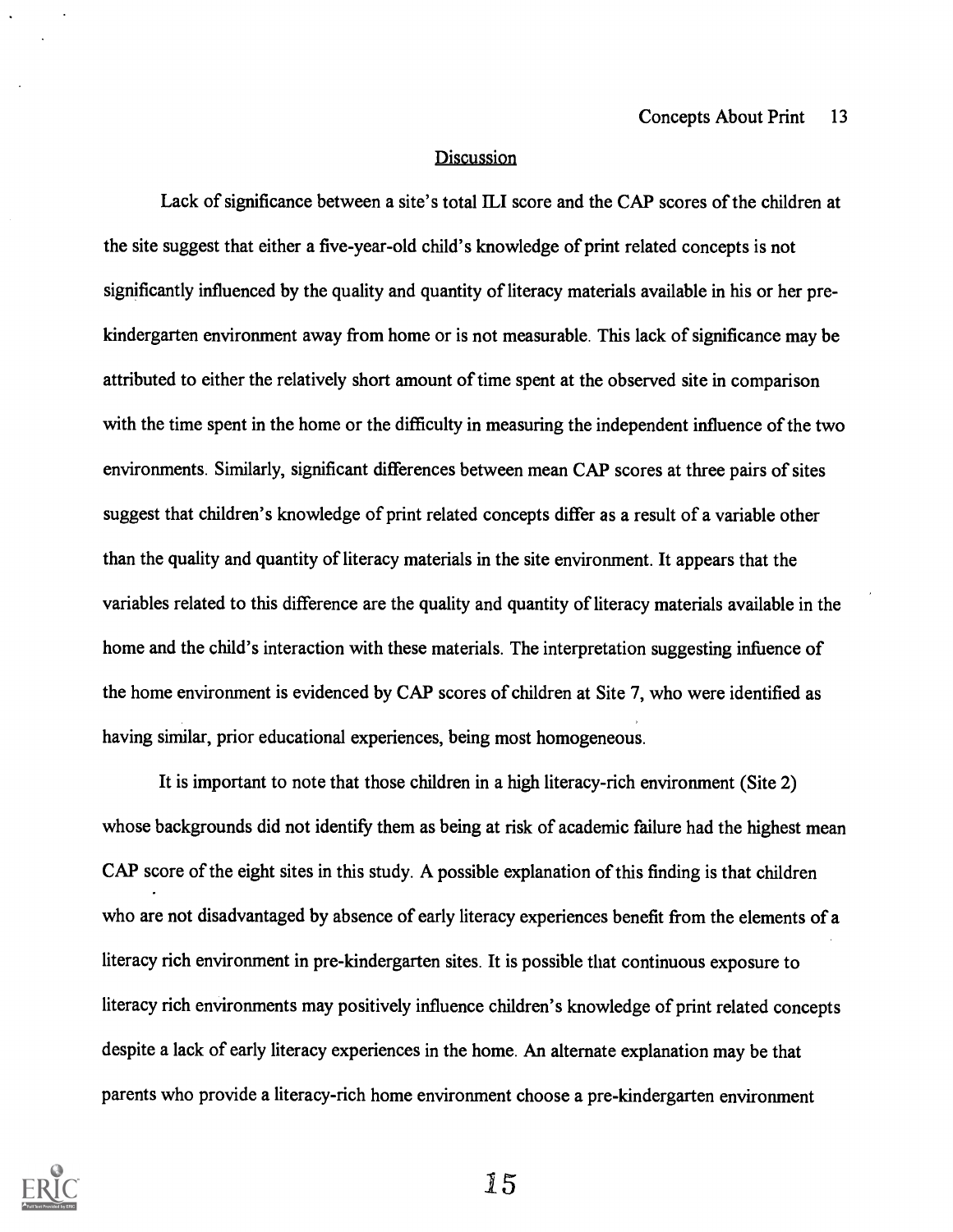away from home that possesses characteristics known to promote literacy development.

The findings from this study support the research (Heath, 1982; Leichter, 1984) and abundance of literature (Butler & Clay, 1966; Hall, 1987; Teale, 1986 ) that emphasizes the decisive impact of home environment on young children's knowledge of print related concepts. A literacy-rich home environment provides many opportunities for the facilitation of a vast array of print related knowledge and positively influences young children's literacy development. Literacyrich pre-kindergarten environments can offer these same opportunities for young children.

Children's literacy development, therefore, should be a factor in designing prekindergarten environments (Morrow, 1980; Strickland & Morrow, 1989). Children lacking opportunities to interact with print in their homes rely on pre-kindergarten environments away from home for early literacy experiences, while children coming from literacy supportive backgrounds need continued exposure with an abundance of print in pre-kindergarten environments away from home. Early childhood sites should be designed with areas where students have opportunities for talking, exploring, writing, reading, and thinking comfortably by themselves or with others (Routman, 1991). Morrow (1989) provides the following list of guidelines for increasing the production of oral and written language in any classroom: (a) maintain an ample supply of materials for reading, writing, and oral language; (b) integrate materials that promote literacy development into content area learning centers; (c) provide functional experiences designed to emulate real-life situations; and (d) use the child's background and current knowledge as a foundation for learning.

Literacy-rich environments can vary greatly and can use a combination of any of the preceding characteristics (Tompkins & Hoskisson, 1991). Further studies are needed to

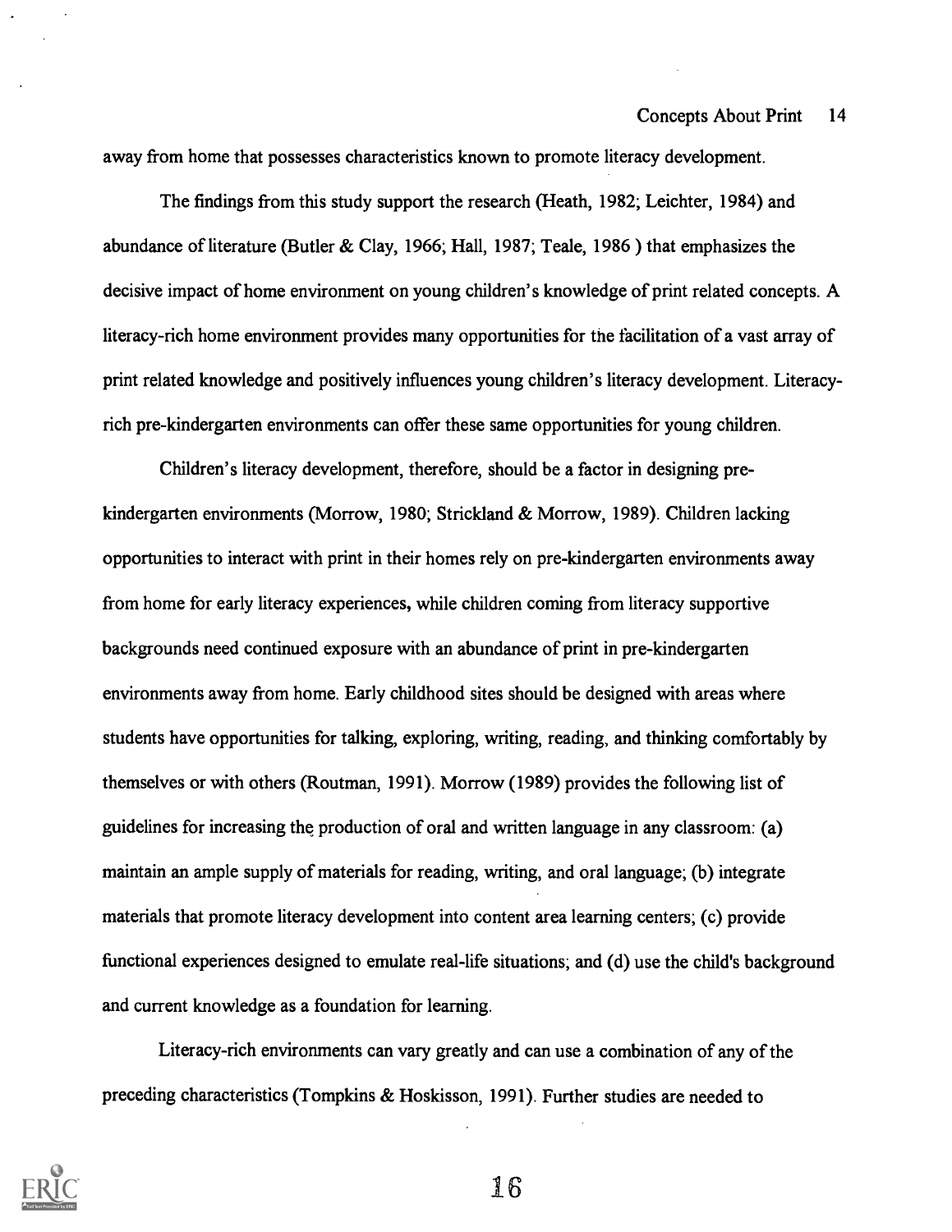## Concepts About Print 15

investigate the relationship between the quality and quantity of literacy materials available in environments away from home and young children's literacy development. It is recommended that these studies use subjects with similar home environments and/or children who have spent an extended period of time in a given environment away from home.

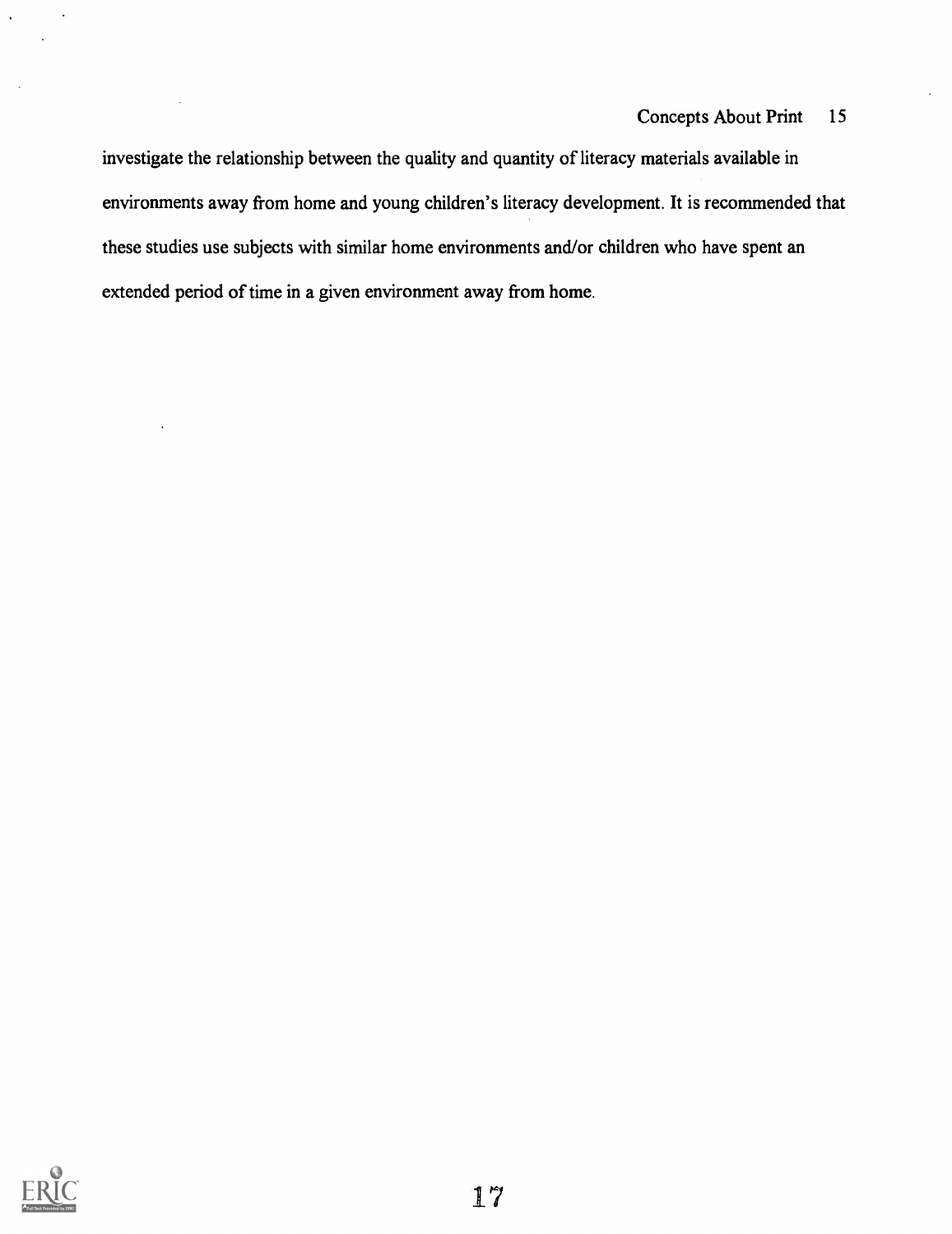#### References

Butler, D., & Clay, M. (1979). Reading begins at home. Portsmouth, NH: Heinemann Educational Books.

Clay, M. (1989). Concepts about print in English and other languages. Reading Teachers, 42(4), 268-276.

Clay, M. (1985). The early detection of reading difficulties. Portsmouth, NH: Heineman.

Clay, M. (1991). Introducing a new storybook to young readers. Reading Teacher, 45(4), 264-273.

Dunkeld, C., & Dunbar, Z. (1983). The early detection of reading difficulty. The use of Marie Clav's "Diagnostic Survey and Recovery Procedures" with first-grade children. Paper presented at the 28th Annual Conference of the International Reading Association, Anaheim, CA. (ERIC Document Reproduction Service No. ED 301 846.

Frerichs, L. (1993). Kindergarten teachers' perceptions and practices in reading/language arts. Paper presented at the Annual Meeting of the National Reading Conference, (43rd),

Charleston, SC. (ERIC Document Reproduction Service No. ED 365 934).

Gilleland, K. (1991). The effects of early literacy enriched experiences on kindergartners' concept of print knowledge. (ERIC Document Reproduction Service No. ED 362 275).

Hall, N. (1987). The emergence of literacy. Portsmouth, NH: Heinemann.

Heath, S. (1982). What no bedtime story means: Narrative skills at home and school.

Language in Society, 11, 49-76.

Heilman, A. W., Blair, T. R., & Rupley, W. H. (1994) Principles and practices of teaching reading (8th ed.). New York: Merrill.

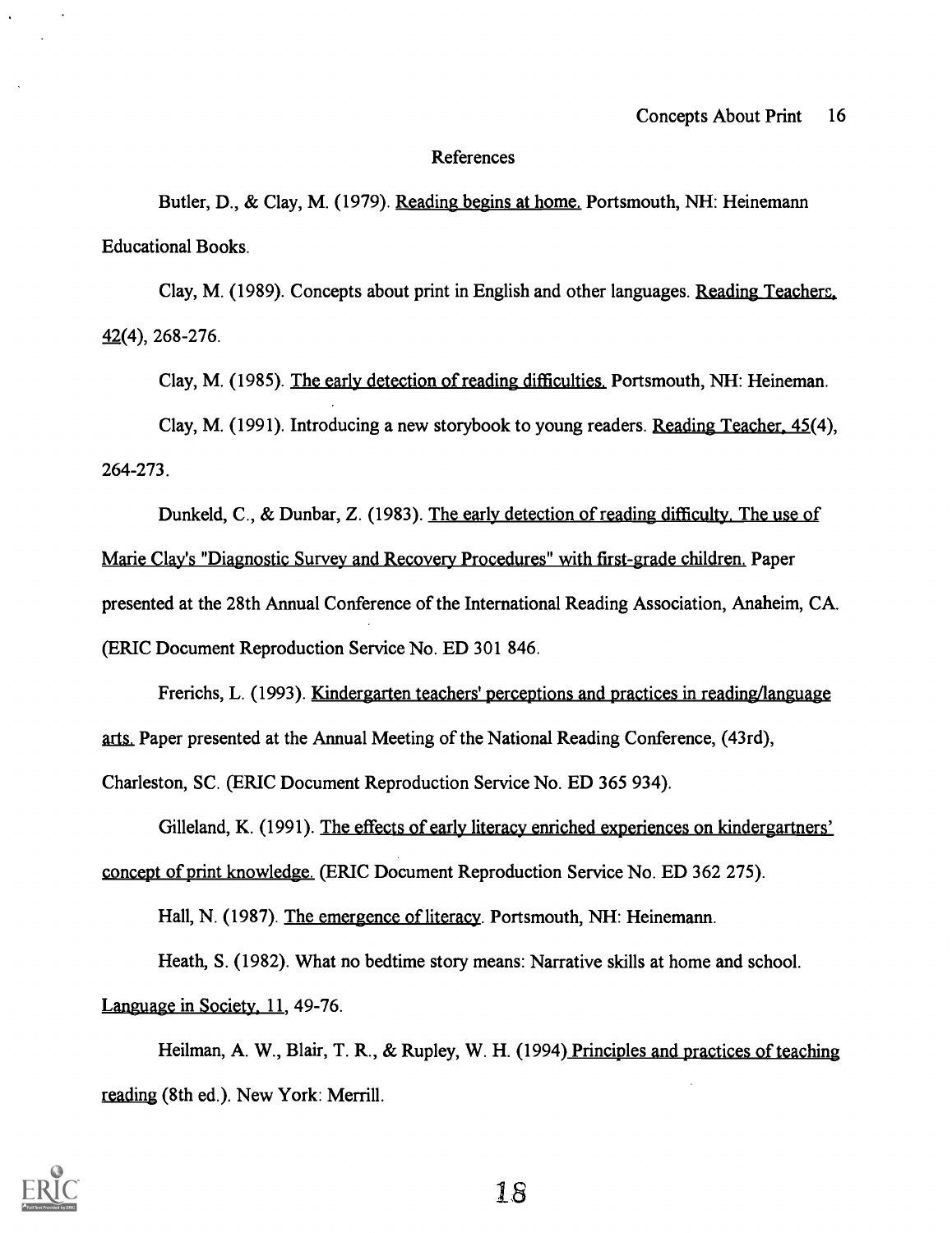Herr, J., & Libby, Y. (1994). Early childhood writing centers. Fort Worth, TX: Harcourt Brace College Publishers.

Holdaway, D. (1979). The foundations of literacy. New York: Ashton Scholastic.

Huck, C. (1976). Children's literature in the elementary school (3rd ed.) New York: Holt, Rinehart, & Winston.

International Reading Association. (1986). Literacy development and pre-first grade reading instruction. Childhood Education, 63(2), 110-111.

Kontos, S. (1986). What young children know about reading instruction and how they learn it. Young Children, 42(1), 58-66.

Lapp, D., & Flood, J. (1986). Teaching students to read. New York: Macmillan Publishing Company.

Leichter, H. (1984). Families as environments for literacy. In H Goelman, A Oberg, & F.

Smith (Eds.), Awakening to Literacy (pp 38-50). Portsmouth, NH: Heinemann.

Morrow, L. M. (1980). Designing the classroom to promote literacy development. In D.

S. Strickland & L. M. Morrow (Eds.), Emergent literacy: Young children learn to read and write

(pp. 121-134). Newark, Del: International Reading Association.

Morrow, L. M., & Weinstein, C. S. (1982). Increasing Children's use of literature through program and physical design changes. The Elementary School Journal, 83(2), 131-137.

Neuman, S. B., & Roskos, K. (1990). Play, print and purpose: Enriching play environments for literacy development. The Reading Teacher. 44(3), 214-221.

Norton, D. (1993). The effective teaching of language arts (4th ed.). New York: Macmillan.

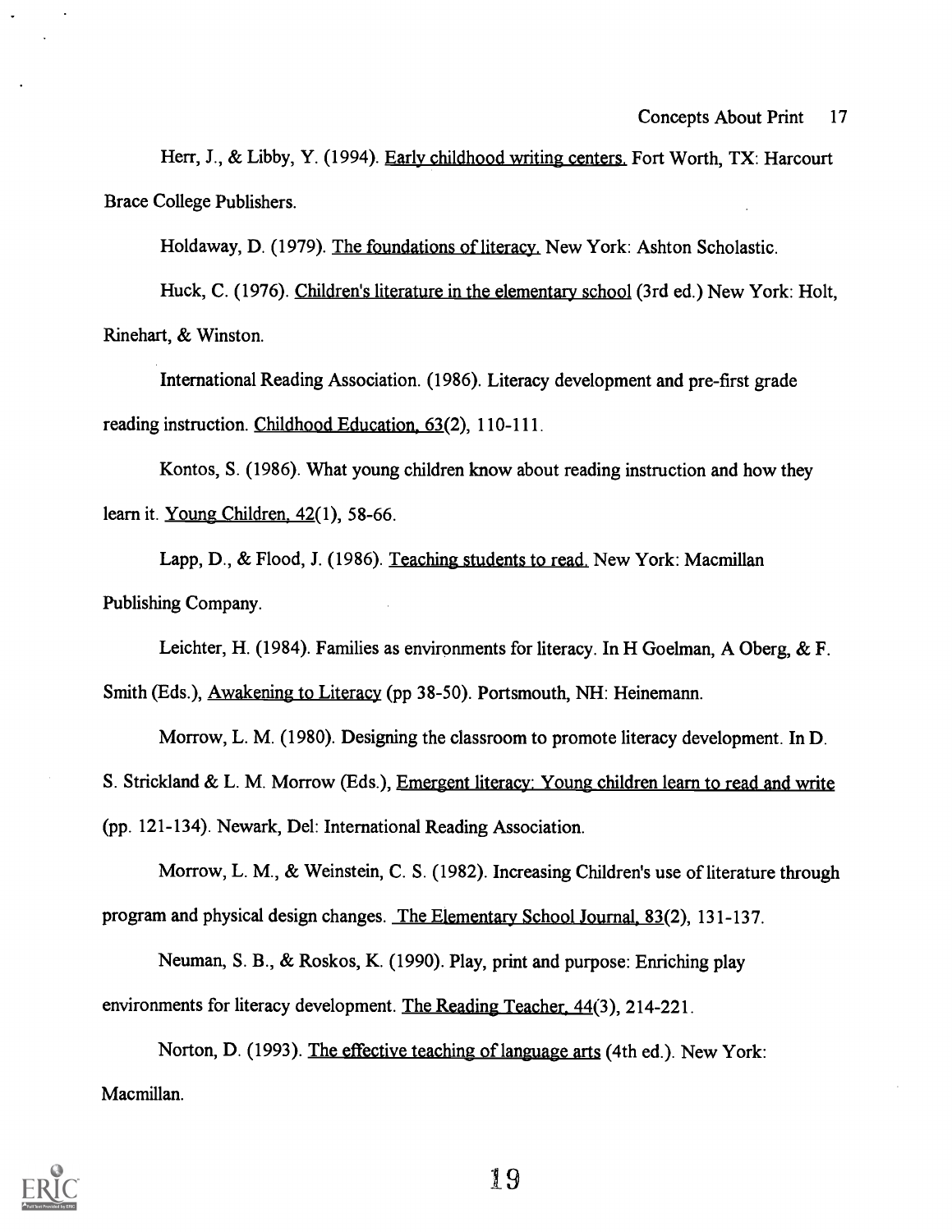Routman, R. (1991). Invitations: Changing as teachers and learners K-12. Portsmouth, NH: Heinemann.

Schickedanz, J. (1983). Helping children learn about reading. Washington, D. C.: NAEYC.

Schickedanz, J. (1986). More than the ABC's: The early stages of reading and writing. Washington, D. C.: NAEYC.

Seltzer, D. A. (1989). Assessment in early childhood education. Overland, KS: Research and Training Associates.

Strickland, D. S., & Morrow, L. M. (1989). Environments rich in print promote literacy behavior during play. The Reading Teacher, 178-179.

Sulzby, E., & Barnhart, J. (1992). The development of academic competence: All our children emerge as writers and readers. In J. W. Irwin & M. A. Doyle (Eds.), Reading/writing connections: Learning from research (pp. 120-144). Newark, DE: International Reading Association.

Taylor, B. (1991). A child goes forth (7th ed.). New York, NY: Macmillan.

Taylor, N. E., Blum, I. H., & Logsdon, D. M. (1986). The development of written language awareness: Environmental aspects and program characteristics. Reading Research Quarterly. 21, 131-149.

Teale, W. H. (1986). Home backgrounds and young children's literacy development. In W. H. Teale & E. Sulzby (Eds.), Emergent Literacy: Writing and Reading (pp. 173-206). Norwood, NJ: Ablex Publishing Corporation.

Teale, W. H., & Martinez, M. G. (1988). Getting on the right road to reading: Bringing books and young children together in the classroom. Young Children. 44(1), 10-15.

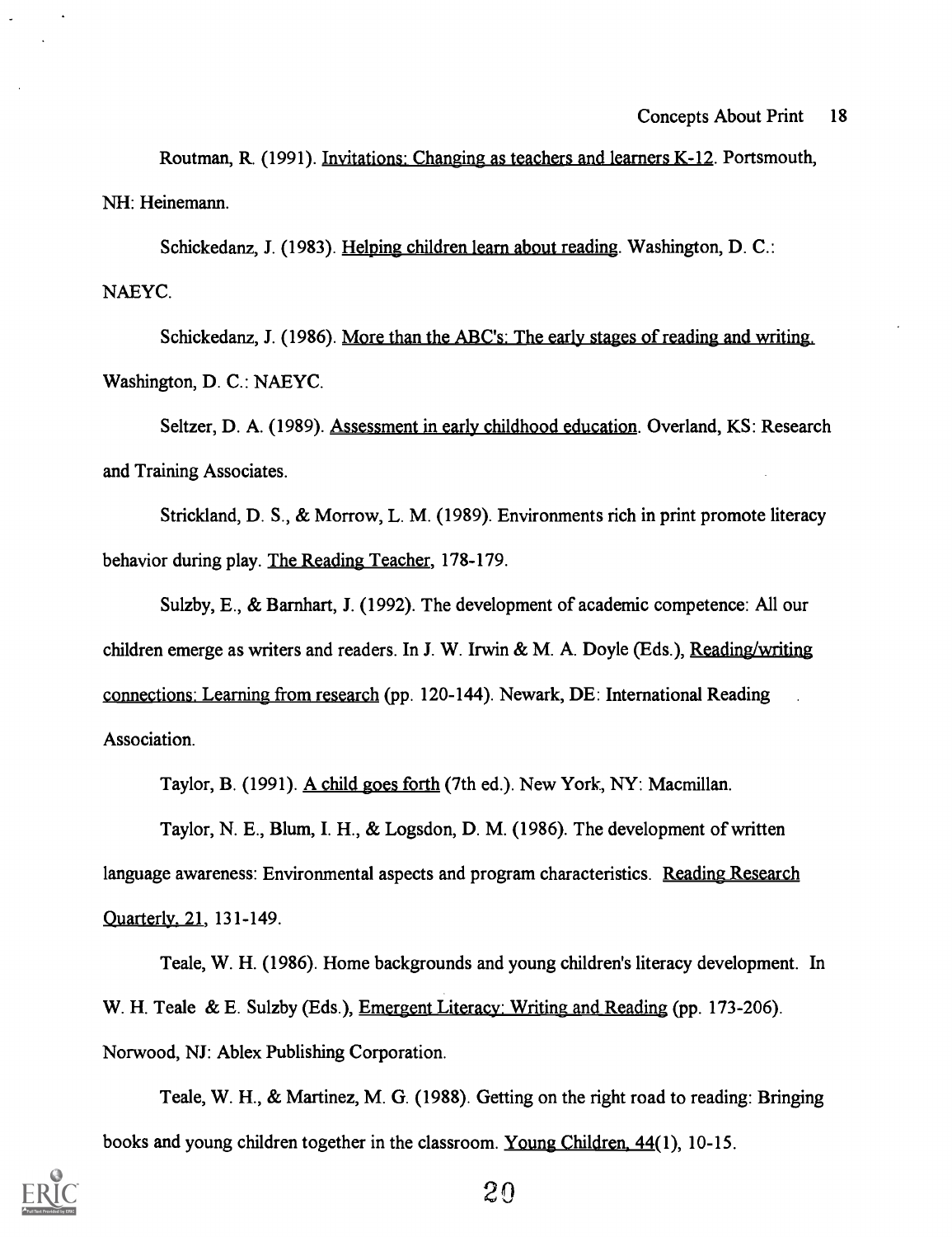Teale, W., & Sulzby, E. (1986). Literacy and schooling. In W. H. Teale & E. Sulzby

(Eds.), Emergent Literacy: Writing and Reading (pp. 737-757). Norwood, NJ: Ablex Publishing Corporation.

Tompkins, G. E., & Hoskisson, K. (1991). Language arts: Content and teaching strategies (2nd ed.). New York: Macmillan.

Wiseman, D. L. (1984). Helping children take early steps toward reading and writing. The Reading Teacher. 37(4), 340-344.

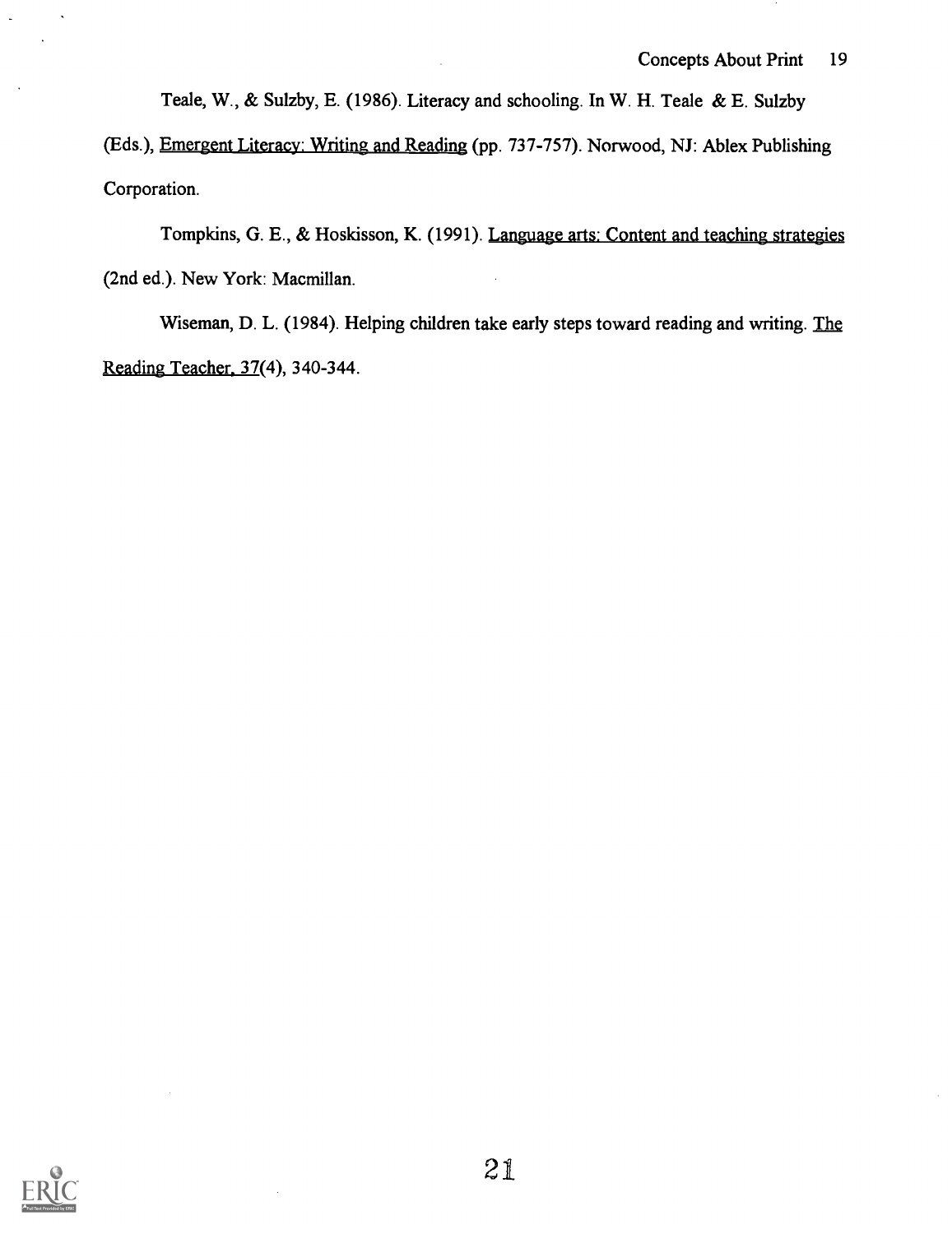Appendix A

|                         | <b>Scoring Standards</b>                                                                                                                                                                                    |              |
|-------------------------|-------------------------------------------------------------------------------------------------------------------------------------------------------------------------------------------------------------|--------------|
| <b>Item</b>             | Pass                                                                                                                                                                                                        | <b>Score</b> |
| 1                       | Front of book                                                                                                                                                                                               |              |
| $\overline{2}$          | Print (not picture)                                                                                                                                                                                         |              |
| 3                       | Points top left at 'I took'                                                                                                                                                                                 |              |
| $\overline{\mathbf{4}}$ | Moves finger left to right on any line                                                                                                                                                                      |              |
| 5                       | Moves finger from the right-hand end of a higher line to the left-hand end of the<br>next lower line, or moves down the page.                                                                               |              |
| 6                       | Word-by-word matching.                                                                                                                                                                                      |              |
| 7                       | Both concepts must be correct, but may be demonstrated on the whole text or on a<br>line, word or letter.                                                                                                   |              |
| 8                       | Verbal explanation, or pointing to top of page, or turning the book around and<br>pointing appropriately.                                                                                                   |              |
| 9                       | Score for the beginning with 'The" and moving right to left across the lower line<br>and then the upper line, OR, turning the book around and moving left to right in the<br>conventional movement pattern. |              |
| 10                      | Any explanation which implies that line order is altered.                                                                                                                                                   |              |
| 11                      | Says or shows that a left page precedes a right page.                                                                                                                                                       |              |
| 12                      | Notices at least one change in word order.                                                                                                                                                                  |              |
| 13                      | Notices at least one change in letter order.                                                                                                                                                                |              |
| 14                      | Notices at least one change in letter order.                                                                                                                                                                |              |
| 15                      | Says 'Question mark', or 'A question', or 'Asks something'.                                                                                                                                                 |              |
| 16                      | Says 'Period', or 'It tells you when you've said enough' or 'It's the end'.                                                                                                                                 |              |
| 17                      | Says 'Period', or 'A Rest', or 'A comma'.                                                                                                                                                                   |              |
| 18                      | Says 'That's someone talking', 'Talking', 'Speech marks', 'Print' (from<br>computers).                                                                                                                      |              |
| 19                      | Locates two capital and two lower case letters.                                                                                                                                                             |              |
| 20                      | Locates the words "no" and "was."                                                                                                                                                                           |              |
| 21                      | Locates one letter and two letters on request.                                                                                                                                                              |              |
| 22                      | Locates one word and two words on request.                                                                                                                                                                  |              |
| 23                      | Locates both first and last letter of a word.                                                                                                                                                               |              |
| 24                      | Locates one capital letter.                                                                                                                                                                                 |              |



 $\mathcal{L}^{\pm}$ 

 $\sim$   $\omega$ 

 $\langle \rangle$  $\sim$   $\sim$ 

 $\hat{\mathcal{F}}$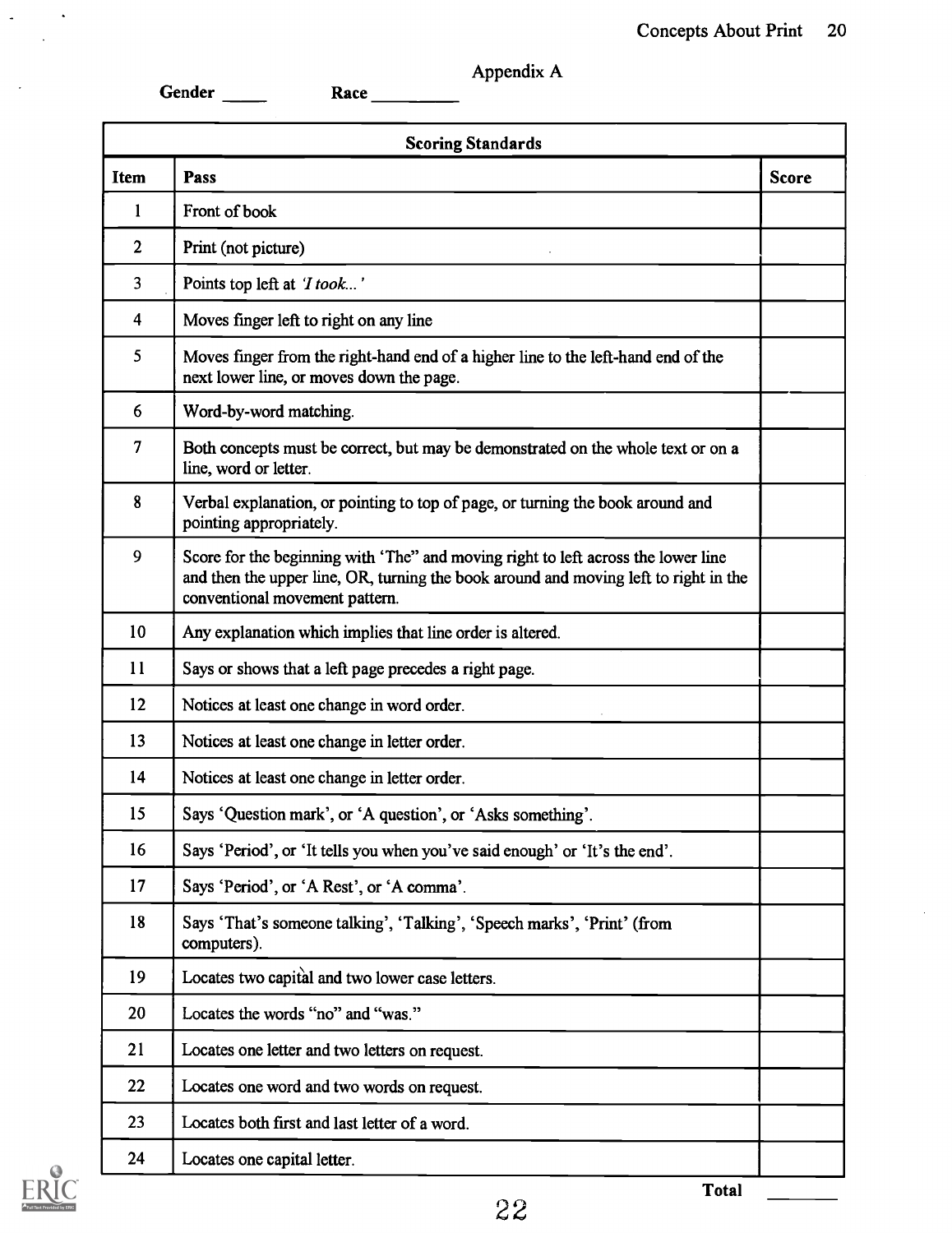#### APPENDIX B

#### INVENTORY OF LITERACY INDICATORS (ILI)<sup>°</sup>

Quality Rating 0=not present 1=poor 2=fair 3=satisfactory 4=good 5=excellent

- 1. Library Center
- $\frac{1}{2}$  partitioned off from other areas in the room<br>2. located in a quiet area
- 
- 2. located in a quiet area<br>3. large enough to accom 3. large enough to accommodate at least 4 children<br>4. warm, attractive and inviting
- 
- 4. warm, attractive and inviting<br>5. books are shelved by categor 5. books are shelved by category and/or color-coded by type
- 6. books displayed in a variety of ways (e.g., spines only, front covers, theme display)
- Average Score
- 6

- 2. Listening Center
- 1. area is set aside for students to listen to cassette recordings of favorite stories
- 2. story cassettes with accompanying books
- Average Score
- 2
- 3. Books and Other Reading Materials
- 1. books reflect many interests
- 2. books reflect different developmental levels
- 3. books are illustrated in a variety of ways
- Average Score
- 3
- 4. Writing Center
- 1. a space with tables or desks for writing and drawing<br>2. paper of all colors, shapes and sizes
- 
- 2. paper of all colors, shapes and sizes<br>2. pre-made booklets or book making pre-made booklets or book making materials
- 4. a variety of writing instruments (e.g., pencils, pens, colored pencils, markers, crayons)
- 5. chalk and chalkboards<br>6. calendar pictures, gift
- 

6. calendar pictures, gift wrapping paper, catalogs, newspapers, or magazines<br>7. stencils, stickers, rubber stamps, or letters and numbers to trace. stick and a stencils, stickers, rubber stamps, or letters and numbers to trace, stick and arrange

- 8. dictionaries, word lists or word banks
	- Average Score
- 8

- 5. Signs, Labels, and Directions
- 1. key objects and items are labeled with a printed name or a representative symbolic figure
- 2. displays of written language or pictures that provide instructions<br>3. displays of written language or pictures that locate materials
- displays of written language or pictures that locate materials
	- Average Score

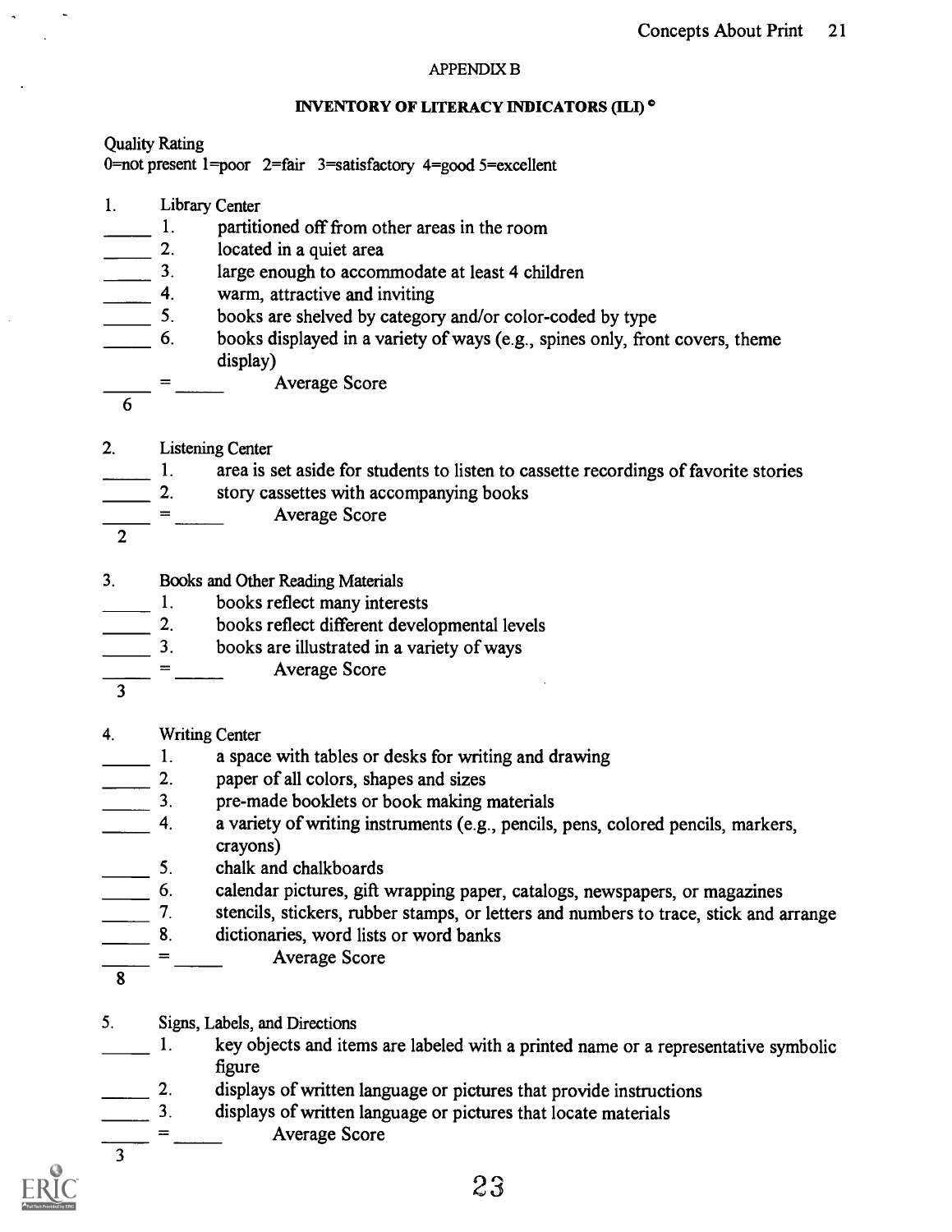## Quality Rating

0=not present 1=poor 2=fair 3=satisfactory 4=good 5=excellent

- 6. Materials for Recording Language
- 1. pencils, pens, paper, etc. are available to record children's language<br>2. student journals are used<br>3. a message center or class mailbox system is used for communication
- student journals are used
- a message center or class mailbox system is used for communication Average Score
- 3
- 7. Written Information about the Current Day
- 1. notices, announcements, a menu, or daily classroom schedule is posted<br>2. calendar activities or weather charts are used daily
- 2. calendar activities or weather charts are used daily<br>3. sign-up sheets for ongoing activities or daily attend
- sign-up sheets for ongoing activities or daily attendance charts
	- Average Score
- 8. Student Work Displays

3

- 
- 1. places that display children's work<br>2. children's work decorates the class
- 2. children's work decorates the classroom<br>3. children's projects with written explanati 3. children's projects with written explanations are exhibited throughout the classroom
- 
- 4. work from different children is displayed<br>5. work displayed is less than two weeks old work displayed is less than two weeks old
	- Average Score  $\mathbb{R}^{\mathbb{Z}}$
- 5
- 9. Center Area Integration
- 1. play areas are equipped with corresponding literacy materials and props (e.g., a cookbook or note pad for telephone messages in the housekeeping center)
- 2. contextual print, such as, food packages, note pads, menus, maps, mail, order forms, phone messages, shopping lists, telephone books, recipes, newspapers, and magazines, is included in various centers
- 3. a means of recording observations, accomplishments, or activities is present in areas other than the writing center
	- Average Score

3

Quantity Rating

0=none 1=one 2=few 3=several 4=many 5=abundant

- 1. Library Center
- 1. elements of softness (e. g., cushions, throw rugs, pillows, stuffed animals, a rocking chair, sofa, or other comfortable furniture)
- 
- $\frac{2}{3}$  bookshelves<br>theme related theme related books
- 4. posters or bulletin boards encouraging reading or telling about an author and his/her books
	- 5. "literature props" (e.g., puppets, felt-board stories, a stage, or a roll movie) Average Score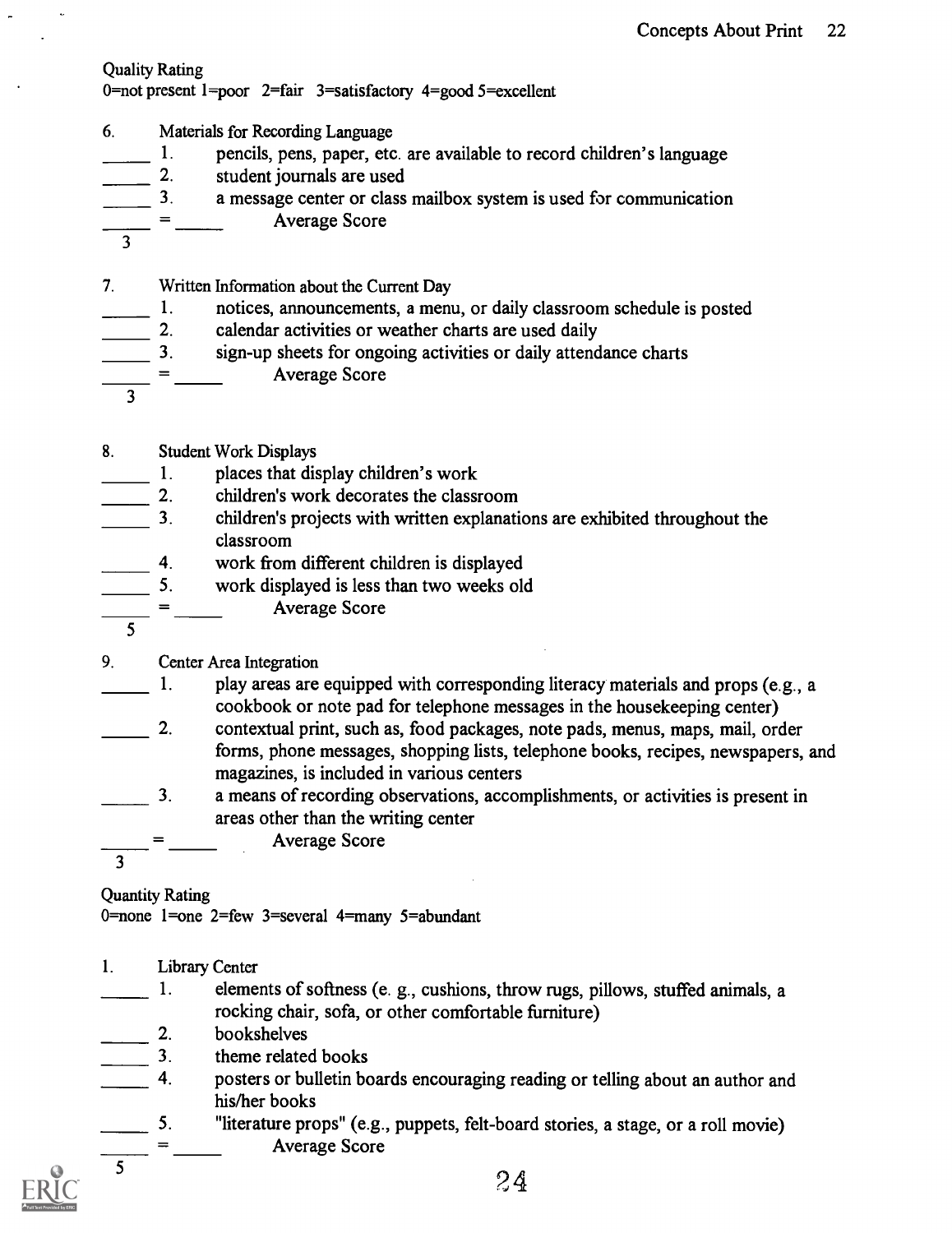## Quantity Rating

0=none 1=one 2=few 3=several 4=many 5=abundant

- 2. Listening Center
- 1. individual copies of story book
- 2. story cassettes with accompanying books
- 3. genres of literature
- Average Score
- 3
- 3. Books and Other Reading Materials
- 1. information and content books<br>2. plays or poetry selections
- 2. plays or poetry selections
- 3. student written books
- 4. magazines and newspapers appropriate for children<br>
5. story books
- 5. story books
- 6. dictionaries or other reference books
	- Average Score
- 6
- 4. Writing Center
- 1. paper of all colors, shapes and sizes
- 2. pre-made booklets or book making materials
- 3. a variety of writing instruments (e.g., pencils, pens, colored pencils, markers, crayons)
- 4. chalk and chalkboards
- 5. calendar pictures, gift wrapping paper, catalogs, newspapers, or magazines
- stencils, stickers, rubber stamps, or letters and numbers to trace, stick and arrange
- 7. dictionaries, word lists or word banks
- 8. computer or typewriter
	- Average Score
- 8
- 5. Signs, Labels, and Directions
- 1. key objects and items are labeled with a printed name or a representative symbolic figure
- 2. displays of written language or pictures that provide instructions
- 3. displays of written language or pictures that locate materials
- Average Score
- 3
- 6. Materials for Recording Language
- 1. pencils, pens, paper, etc. are available to record children's language
	- 2. tape recorders, computers, typewriters, or for recording language
	- Average Score
- 3

3

- 7. Written Information about the Current Day
- 1. notices, announcements, a menu, or daily classroom schedule is posted
- 
- 2. calendar activities or weather charts are used daily<br>3. sign-up sheets for ongoing activities or daily attend<br>4. Average Score sign-up sheets for ongoing activities or daily attendance charts

Average Score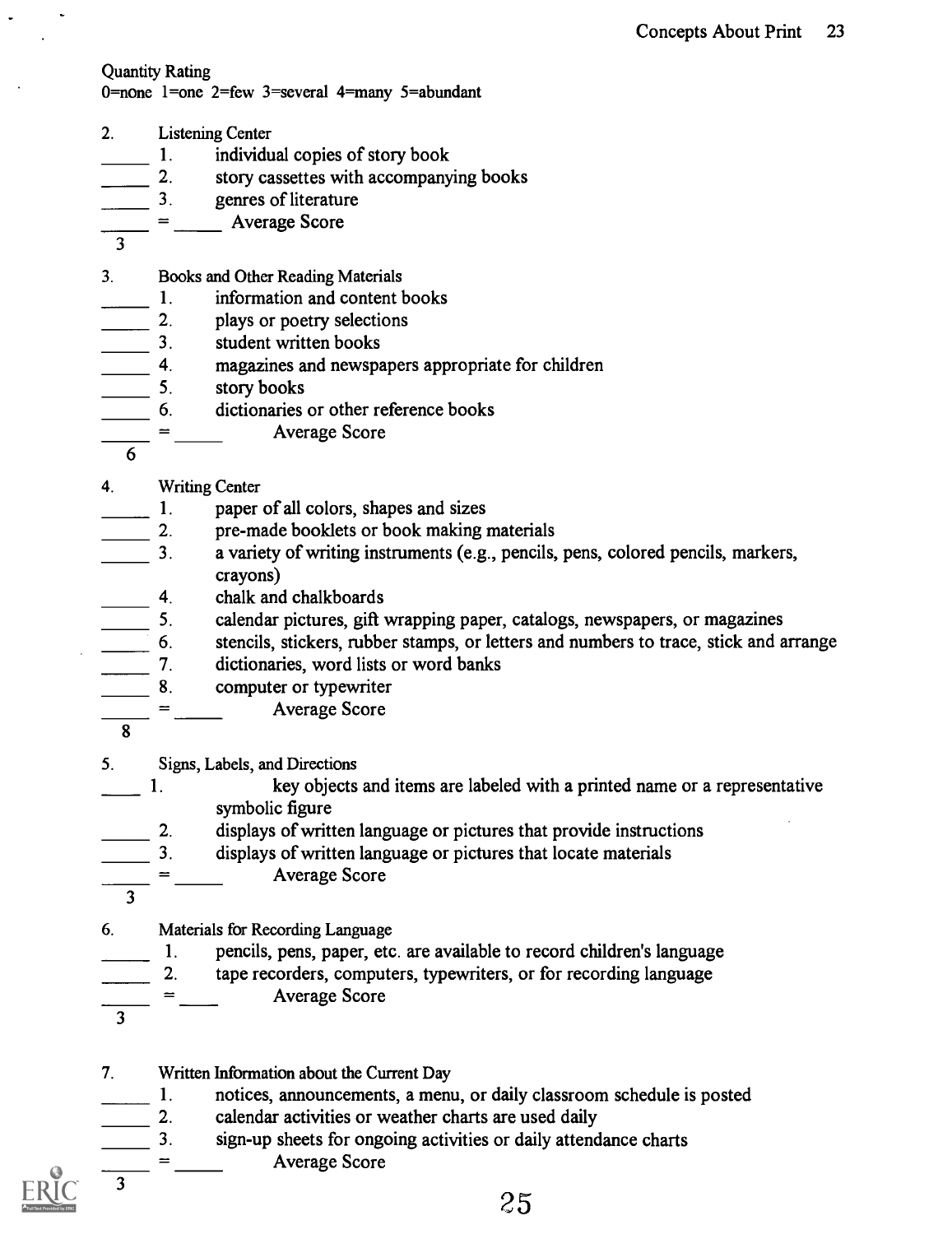### Quantity Rating

0=none 1=one 2=few 3=several 4=many 5=abundant

- 8. Student Work Displays
	- 1. places that display children's work

2. child-related displays consist of children's pictures, attempts at writing, or childdictated stories with pictures

Average Score

2

9. Center Area Integration

- 1. play areas are equipped with corresponding literacy materials and props (e.g., a cookbook or note pad for telephone messages in the housekeeping center)
- 2. contextual print, such as, food packages, note pads, menus, maps, mail, order forms, phone messages, shopping lists, telephone books, recipes, newspapers, and magazines, is included in various centers
- 3. a means of recording observations, accomplishments, or activities is present in areas other than the writing center
	- Average Score
- 3

Quality Rating

Quantity Rating

| 1.             | 1.               |
|----------------|------------------|
| 2.             | 2.               |
| 3 <sub>1</sub> | 3.               |
| 4.             | $\boldsymbol{4}$ |
| 5.             | 5.               |
| 6.             | 6.               |
| 7.             | 7.               |
| 8.             | 8.               |
| 9.             | 9.               |
| Total          | Total            |
|                |                  |

© 1995, McMahon & Howe